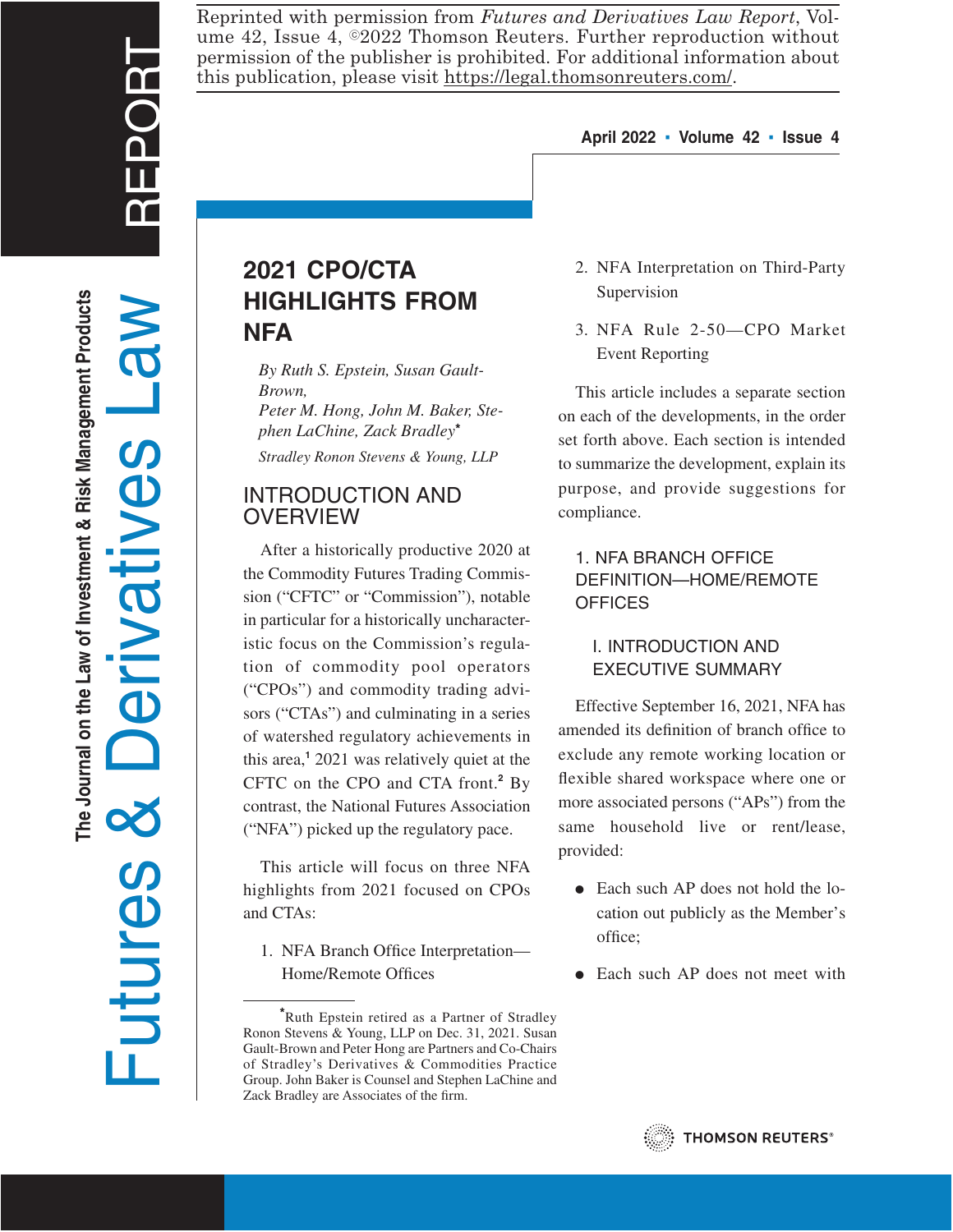customers or physically handle customer funds at the location; and

• Any CFTC or NFA-required records created at the remote location are accessible at the firm's main or applicable branch office(s) as required under CFTC and NFA requirements.**<sup>3</sup>**

The new carve-out for remote working locations reflects the experience gained during the remote working conditions required as a result of the COVID-19 pandemic, during which NFA Members relied on temporary branch office relief provided by NFA. The revised definition is designed to capture both work from home arrangements and flexible shared workspace arrangements, where the arrangements meet the conditions.**<sup>4</sup>** This includes the condition that APs from a particular firm that work in a shared workspace (such as a "WeWork" space) must be "from the same household." That is a shared workspace where two or more of a firm's APs that are not from the same household conduct the relevant activities would not meet the conditions of the branch office exclusion.

The Branch Office Interpretation notes that pursuant to NFA Compliance Rules 2-9(a) and  $2-36(e)(1)$ , all NFA Members are required to diligently supervise their employees and agents in all aspects of their commodity interest and forex activities. Therefore, NFA Members must ensure that they have implemented an appropriate supervisory framework to adequately supervise APs working remotely.

While not directly related to the new definition, NFA has also provided COVID-19 relief from the branch office on-site inspection requirements. This relief is described in Section IV below.

#### II. BACKGROUND OF THE CHANGE

### A. The Original Branch Office **Definition**

NFA requires each CPO and CTA Member (among Members in other registration categories) to list its branch offices on the Member's Form 7-R. Each branch office must have a branch office manager who has successfully completed the Branch Manager Examination (Series 30), and the Member is required to conduct an annual inspection of each branch office.

Prior to the recent amendment, NFA Interpretive Notice 9002 defined the term branch office as follows: "any location, other than the main business address at which [a CPO or CTA] employs persons engaged in activities requiring registration as an AP, is a branch office. This is true even if there is only one person at the location."**<sup>5</sup>** Thus, under the prior definition, APs working from home were viewed as creating branch offices, which meant that (1) the AP's home would be listed on the firm's Form 7-R; (2) the AP would be considered a branch manager and thus required to (a) pass the Series 30 exam and (b) list the branch manager status on the AP's Form 8-R; and (3) the home office was subject to annual branch office inspections.

#### B. Impact of the Pandemic— Temporary Relief for Home and Other Remote Offices

While the treatment of home offices as branch offices had raised compliance issues for years, the practical difficulties resulting from such treatment were brought to a head by the work-from-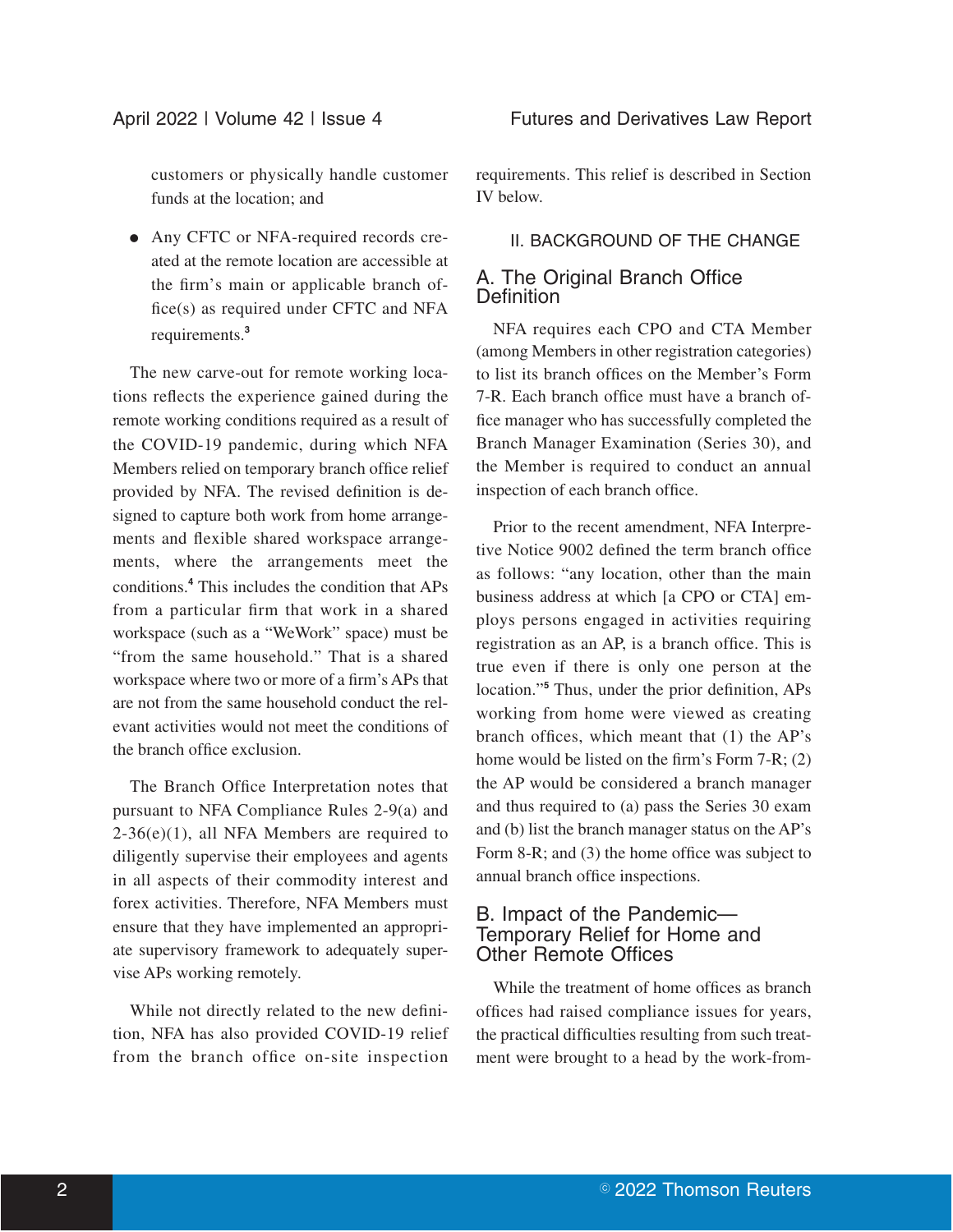home conditions necessitated by the pandemic. NFA quickly recognized the widespread branch office compliance concerns raised by these conditions—multitudes of registered APs would, by necessity, be working from locations that were not listed as branch offices and where the AP was not designated or qualified as a branch manager—and responded promptly by issuing temporary relief. In a March 2020 Notice to Members ("COVID Relief Notice"), NFA stated that, in recognition that the current situation may necessitate alternative work arrangements, NFA would not pursue disciplinary action against a Member that permits APs to temporarily work from locations not listed as a branch office and without a branch manager, provided that the Member implements alternative supervisory methods to adequately supervise the APs' activities, meets its recordkeeping requirements, and ensures that the alternative supervisory procedures are documented.**<sup>6</sup>**

#### III. EXPLANATION OF THE CHANGE

The COVID Relief Notice itself did not appear to reflect a rethinking of NFA's historical approach to home offices. Rather, the Notice was in the form of "no-action" relief on a temporary basis, with the explicit expectation that APs working from home or remotely during the pandemic would return to the Member's main office or listed branch office location once the Member firm was no longer operating under contingencies pursuant to its business continuity plan.

However, as work-from-home conditions persisted and both Members and NFA gained experience with the supervisory methods that could be used in these conditions, NFA considered, and in August of 2021 adopted, a change to the branch definition providing permanent relief for remote work situations under appropriate safeguards. As explained in NFA's submission of the proposed change to the CFTC:

NFA understands that Member firms, similar to other businesses, may adopt hybrid work environments that will permit employees, including registered APs, to work from their homes or other remote locations. NFA's Board does not believe that, under appropriate circumstances, there is a sufficient regulatory benefit to require Members to list these types of locations as branch offices and impose the branch office requirements upon a firm for each of these locations.

Therefore, the Board amended the definition of branch office in the Interpretive Notice to specifically exclude locations where one or more APs from the same household work or rent/lease the location, provided:

- $\bullet$  The AP(s) does not hold the location out to the public as the Member's office;
- $\bullet$  The AP(s) does not meet with customers or physically handle customer funds at the location; and
- Any CFTC or NFA required records created at the remote location are accessible at the firm's main or applicable listed branch office as required under CFTC Regulation 1.31 and NFA Compliance Rule 2-10.

This definition is designed to capture both work from home arrangements as well as flexible shared workspace arrangements. Firms may delist locations that are currently identified as branch offices if those locations fall outside the amended definition.**<sup>7</sup>**

In notifying Members of the change, NFA reminded Members that they are required to diligently supervise their employees and agents in all aspects of their commodity interest and forex activities. Therefore, Members must ensure that they have implemented an appropriate supervisory framework to adequately supervise APs working remotely.**<sup>8</sup>**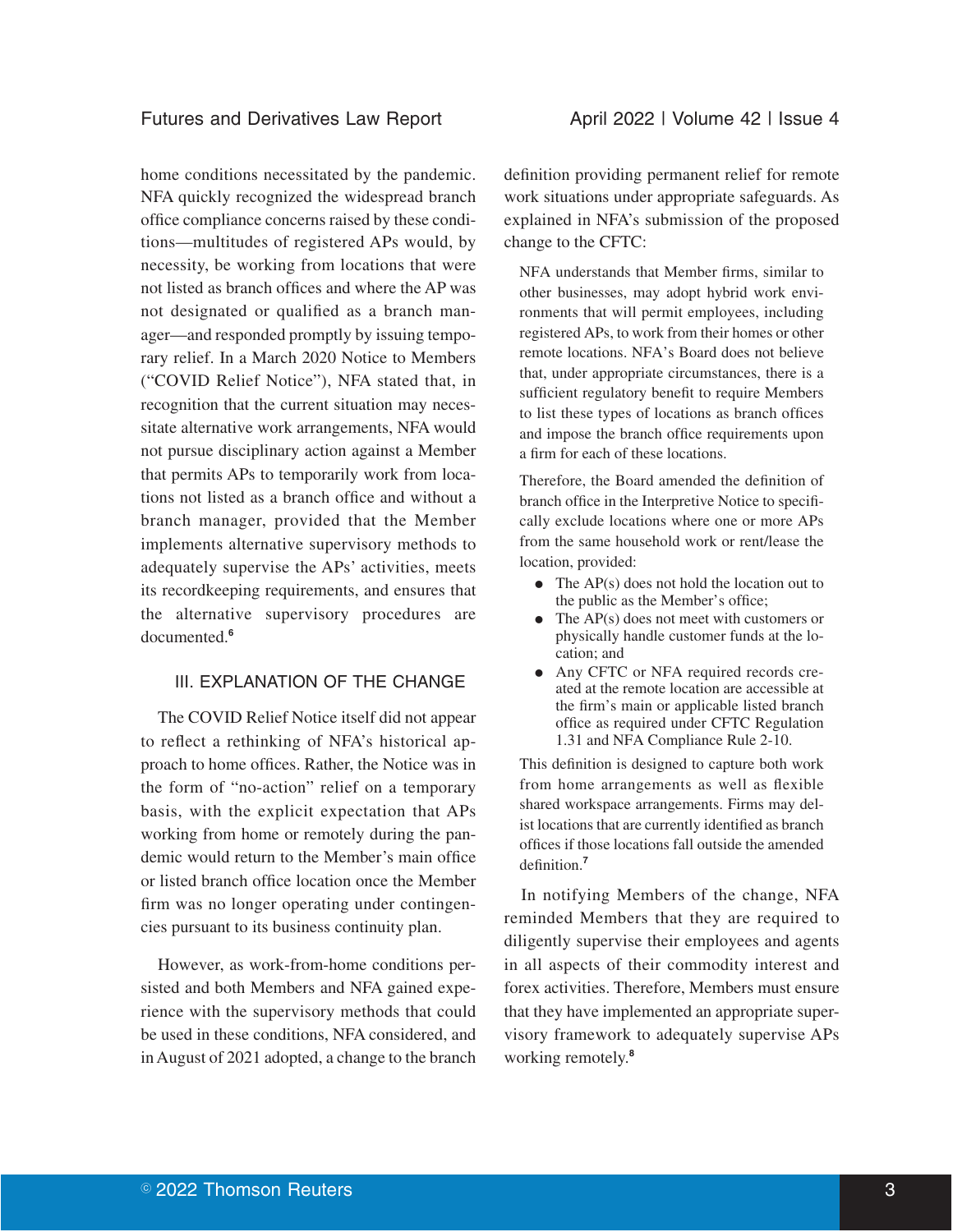## IV. DEVELOPMENTS IN ON-SITE BRANCH OFFICE EXAMINATION REQUIREMENTS

## A. 2019 Change—Risk-Based Alternate Year Option

Historically, NFA required Members with branch offices to conduct an annual on-site inspection of each branch office. In 2019, NFA adopted a change to the Interpretive Notice setting out the branch office supervision requirements that provided some flexibility for the onsite requirement by permitting Members to use a risk-based approach to identify branch offices for which the Member determines that it would be appropriate to conduct an on-site inspection every other year (with the off year's inspection to be conducted remotely).**<sup>9</sup>** The risk-based and other factors on which the determination should be based are set forth in the Notice. The alternative year remote inspection option is subject to the Member's capacity (both in terms of information and technology) to conduct a remote offsite exam and documentation of its determination of such appropriateness. In conjunction with this option, NFA added a requirement that Members must promptly perform a branch office inspection if they become aware of any irregularities.

## B. COVID-19 On-Site Inspection Relief

On October 1, 2020, NFA issued a Notice to Members providing additional relief from the annual on-site inspection requirement for branch offices available during the COVID-19 pandemic, which relief was further extended in July of 2021 as the pandemic continued.**<sup>10</sup>** In light of the difficulties in conducting on-site branch office inspections during 2020 due to COVID-19, the 2020 Notice provided the following relief for application of the alternative year remote inspection option:

- Although Members were required to conduct the required annual inspection of each branch office by December 31, 2020, firms were permitted to conduct these inspections remotely.
- For the next calendar year  $(2021)$ , Members that conducted a remote inspection during 2020 based on the relief would not be required to conduct an on-site inspection to comply with the every-other-year restriction on remote inspections imposed by the 2019 changes.
- Specifically, a Member would be permitted to conduct a remote inspection again in 2021 if its risk assessment (which must factor in that the Member did not conduct an on-site inspection in 2020) indicates that it is appropriate to do so.

Under the 2021 extension of the relief, Members must conduct the required inspection of each branch office by December 31, 2021, but may conduct these inspections remotely. A Member that conducts a remote examination in 2021 based on the relief may still conduct a remote examination in 2022 if its risk assessment indicates it is appropriate to do so, taking into account that the firm conducted the exam remotely for the prior two years.

## V. DESIGNING PROCEDURES TO INCORPORATE THE NEW BRANCH OFFICE DEFINITION

NFA Member firms that relied on the 2020 temporary branch relief will already have consid-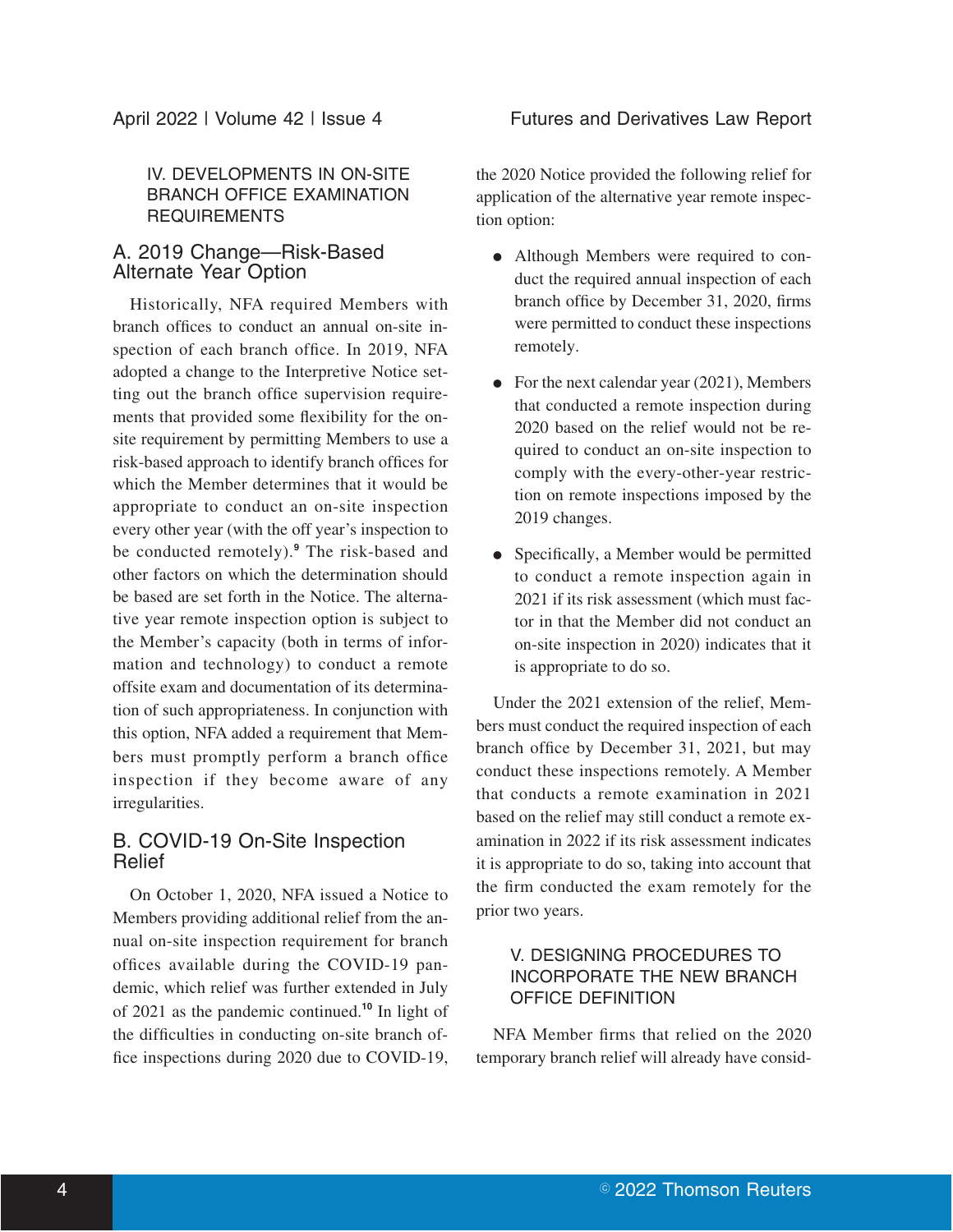#### Futures and Derivatives Law Report **April 2022 | Volume 42 | Issue 4**

ered and developed supervisory procedures to address AP activities conducted remotely. In addition, some NFA Member firms may be part of an organization that includes a firm subject to the rules of the Financial Industry Regulatory Authority, Inc. ("FINRA"). FINRA branch office rules have historically included a home office exclusion from the definition of branch office provided by FINRA Rule 3110(f), which imposes restrictions and supervisory requirements that may, to some extent, overlap with the conditions of the NFA exclusion, and thus be useful in developing NFA branch office compliance procedures.**<sup>11</sup>**

Finally, NFA staff have participated in two webinars that provide guidance for developing procedures designed to ensure compliance with the conditions of the new branch office definition and adoption of appropriate supervisory measures. Recordings of these webinars are publicly available and should be consulted by Members contemplating relying on the exclusion and designing the required policies and procedures.**<sup>12</sup>** In the course of these webinars, NFA staff further indicated that NFA may be providing additional guidance in the form of further interpretive notices.

While the extent of reliance on the new exclusion and appropriate supervisory policies and procedures will vary based on the size, activities, and characteristics of the firm, as well as factors relating to the APs in question, consideration of the following steps may serve as a starting point for firms that wish to rely on the new exclusion on a permanent basis certain of its APs.

**•** Threshold risk analysis. This initial step contemplates a preliminary risk-based determination of whether reliance on the exclusion is appropriate for the firm and one or more of its APs, based on the firm's specific characteristics, the activities and characteristics of the APs in question, and the firm's supervisory framework and capabilities. This would include identification of the risks and evaluation of available risk mitigation measures and additional supervisory procedures. While risks will vary from firm to firm, and with respect to each individual AP, NFA staff have identified three categories of risk to be considered, at a minimum:

- Scope and nature of the AP's activities (e.g., solicitation, order taking, or supervision of other APs);
- The AP's background (including training, experience, disciplinary history, and customer complaints, if any); and
- Location risk (e.g., locations that lack privacy and thus could expose confidential information, or locations in "high risk" jurisdictions that are more prone to cybersecurity attacks or may prevent access to records by the firm, NFA, or the CFTC).

Within these categories, NFA staff have emphasized the importance of considering and mitigating, if necessary, risks relating to information security, customer protection (against both misappropriation of funds and misleading sales efforts), recordkeeping integrity and accessibility of records, and business continuity (outage of home phone or internet access) as general risks arising from APs working from remote locations.

E **Identification and vetting of APs wishing**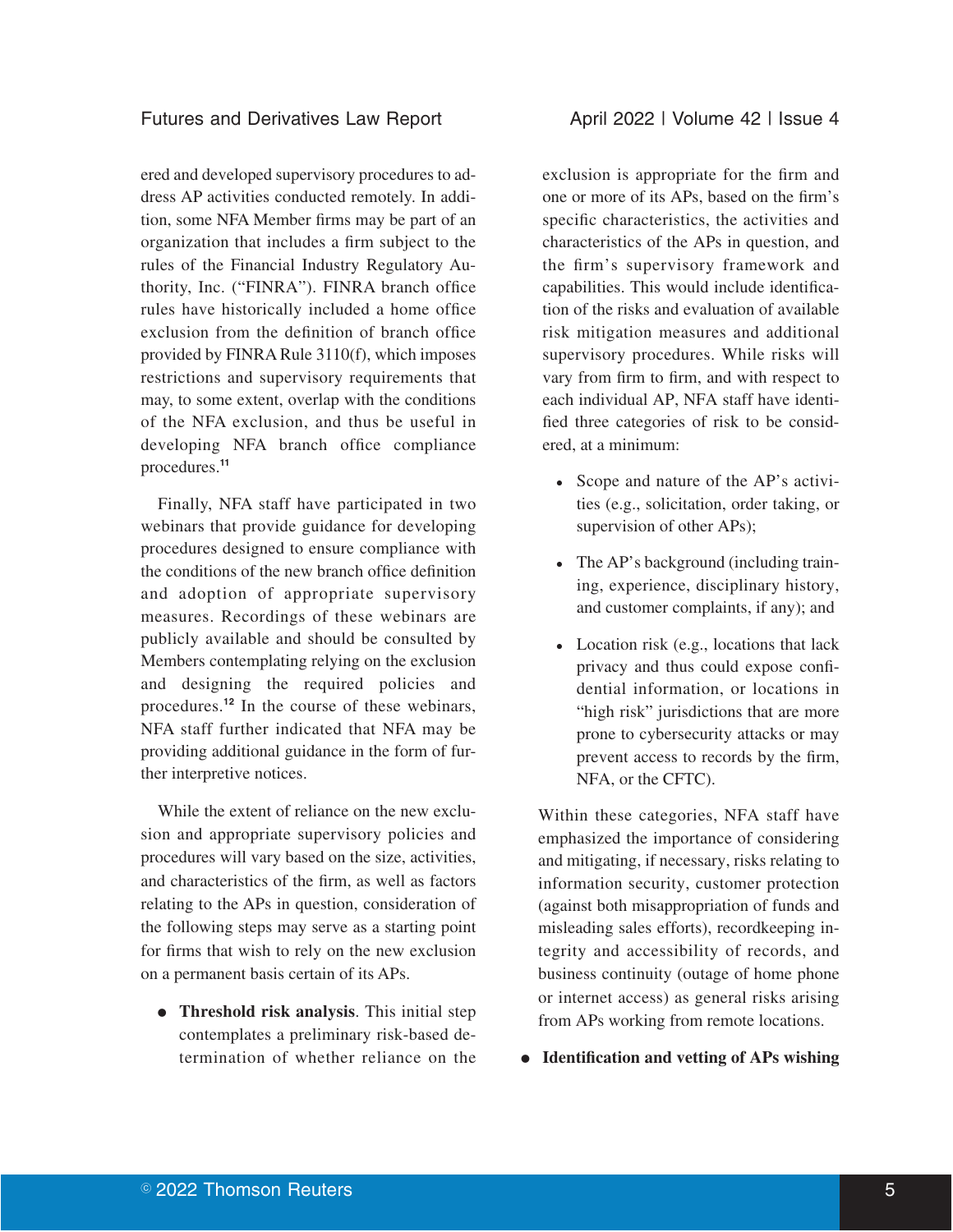**to work remotely**. This would include steps designed to ensure that (1) each such AP is an appropriate candidate for working remotely instead of at the main office or a branch office, and (2) the firm can develop appropriate supervisory procedures. This process may include:

- Outreach to all APs to (1) ensure that they understand the conditions and limitations of the remote location exclusion (including the "from the same household" requirement) and (2) require APs wishing to work remotely to indicate their request to do so and describe the conditions applicable to their situation. This outreach effort could include a questionnaire asking specific questions relating to the risk factors identified in the next bullet;
- Review of the background, experience, location, equipment/technology capabilities, and cybersecurity conditions of each AP requesting permission to work remotely and the applicable location, with attention to each of the risk categories identified above (under "Threshold risk analysis") and the facts and circumstances related to these risks (e.g., the nature of the AP's activities, disciplinary background and/or customer complaints, if any, and location-related risk (such as working from a high-risk location or a location that would impede access to relevant records by the firm, NFA, or the CFTC); and
- A reminder to all APs that the APs themselves have a responsibility to

## April 2022 | Volume 42 | Issue 4 Futures and Derivatives Law Report

comply with the branch office requirements. This would include an obligation on the part of the AP to notify the firm of any relevant firm activities conducted outside of the main office or a designated branch office.

- Development of additional written super**visory procedures**. Additional written supervisory procedures required to supervise APs working from a remote location would be tailored to the above analysis and will vary based on the facts, circumstances, and risks involved. General features of such procedures would include:
	- Written procedures and documentation of compliance (both for internal purposes and for demonstration in NFA exams). This could include periodic certifications or attestations by the AP with respect to the AP's activities and compliance with the firm's procedures;
	- Training of and communications with APs with respect to the requirements for remote work and the specific supervisory requirements applicable to the AP's situation (which could include specific emphasis and guidance on the holding out, handling customer funds, and customer meeting prohibitions of the exclusion, as well as the recordkeeping requirements);
	- A requirement that APs inform the firm promptly of any change in the relevant facts and circumstances; and
	- Training with respect to the need for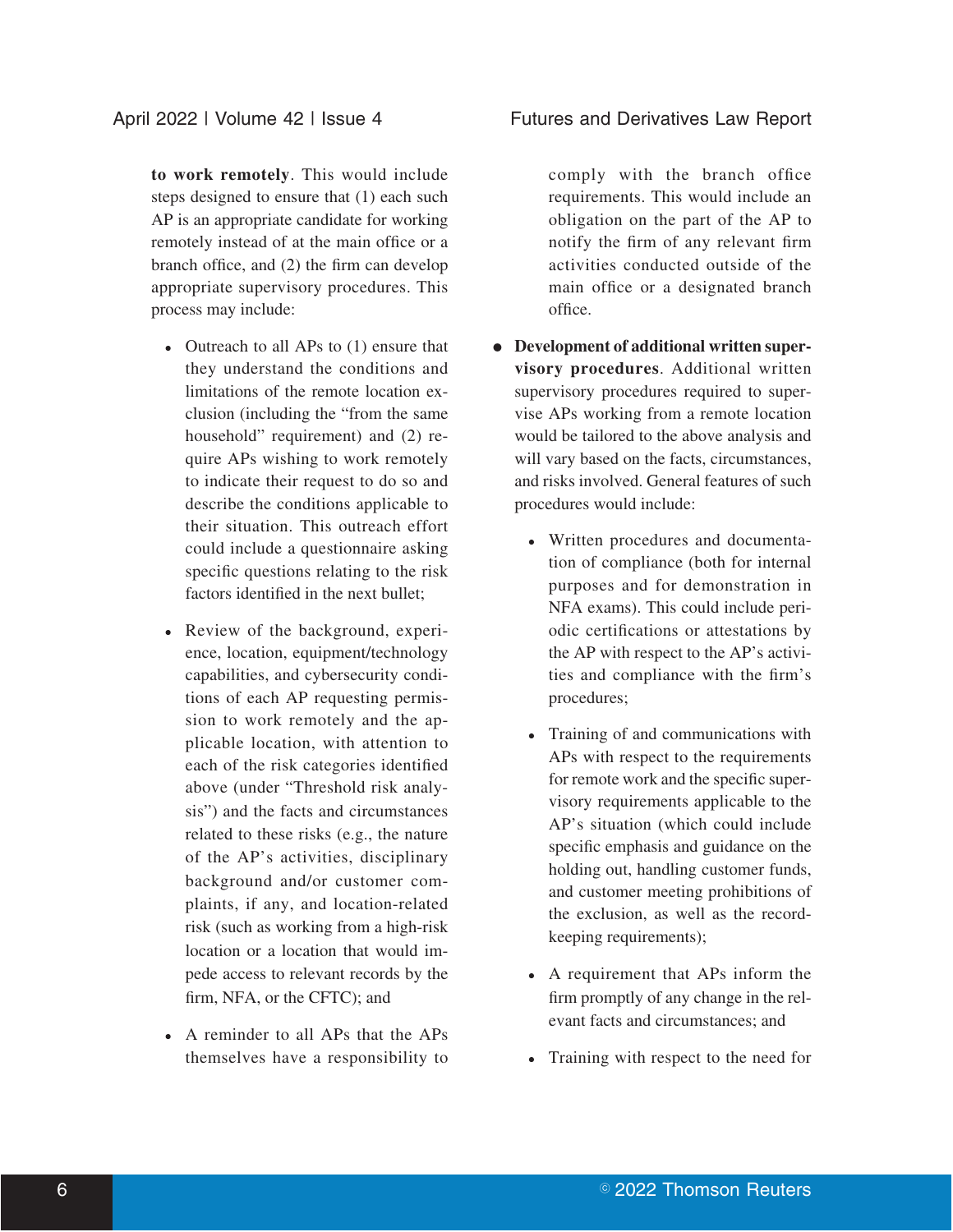the use of approved firm equipment and applications in remote locations, as well as adequate recordkeeping.

- E **Ongoing monitoring by the firm**. Supervisory procedures should include measures for monitoring on an ongoing basis to confirm that remote locations continue to qualify for the exclusion and that the supervisory procedures are effective.
- Form 7-R and 8-R Amendments. Delisting locations that are currently identified as branch offices if those locations qualify for the exclusion and making other appropriate updates to the Forms.

## 2. NFA INTERPRETATION ON THIRD-PARTY SUPERVISION

## I. INTRODUCTION AND EXECUTIVE SUMMARY

Effective September 30, 2021, a new NFA Interpretive Notice ("Notice") requires all NFA Members, including CPO and CTA Members, to adopt and implement a written supervisory framework ("outsourcing framework" or "framework") over their outsourcing of regulatory functions to third-party service providers or vendors, including affiliated entities ("Service Providers").**<sup>13</sup>** The outsourcing framework requirement is designed to mitigate the risks associated with outsourcing regulatory functions and arises from NFA Compliance Rule 2-9, which places a continuing responsibility on Members to diligently supervise their employees and agents in all aspects of their commodity interest activities.

While NFA recognizes that Members need

flexibility to design an outsourcing framework that is tailored to their specific needs and business, the Notice requires the framework to address, at a minimum, the following five areas:

- Initial risk assessment;
- Onboarding due diligence;
- Ongoing monitoring;
- Termination: and
- Recordkeeping.

The Notice provides guidance on the types of supervisory provisions that Members should include or consider in each of these areas. In order to further assist Members in drafting their outsourcing frameworks, NFA has published a detailed questionnaire specifically relating to the new outsourcing framework requirement and the guidance provided in the Notice, which is referenced in a new section about the use of Service Providers in the NFA self-examination questionnaire, and has included a segment on the Notice as part of its 2021 Virtual Member Regulatory Workshop (collectively, "Additional Guidance").**<sup>14</sup>**

The Notice will require NFA Members to review their existing outsourcing policies and procedures and, if appropriate, make adjustments in accordance with the requirements and guidance set forth in the Notice. While CPOs and CTAs, and in particular dual registrants already subject to comprehensive regulation by the SEC under the Investment Company Act of 1940 ("ICA") and the Investment Advisers Act of 1940 ("Advisers Act"), as well as other federal securities laws, will already have substantial outsourcing policies and procedures in place, the guid-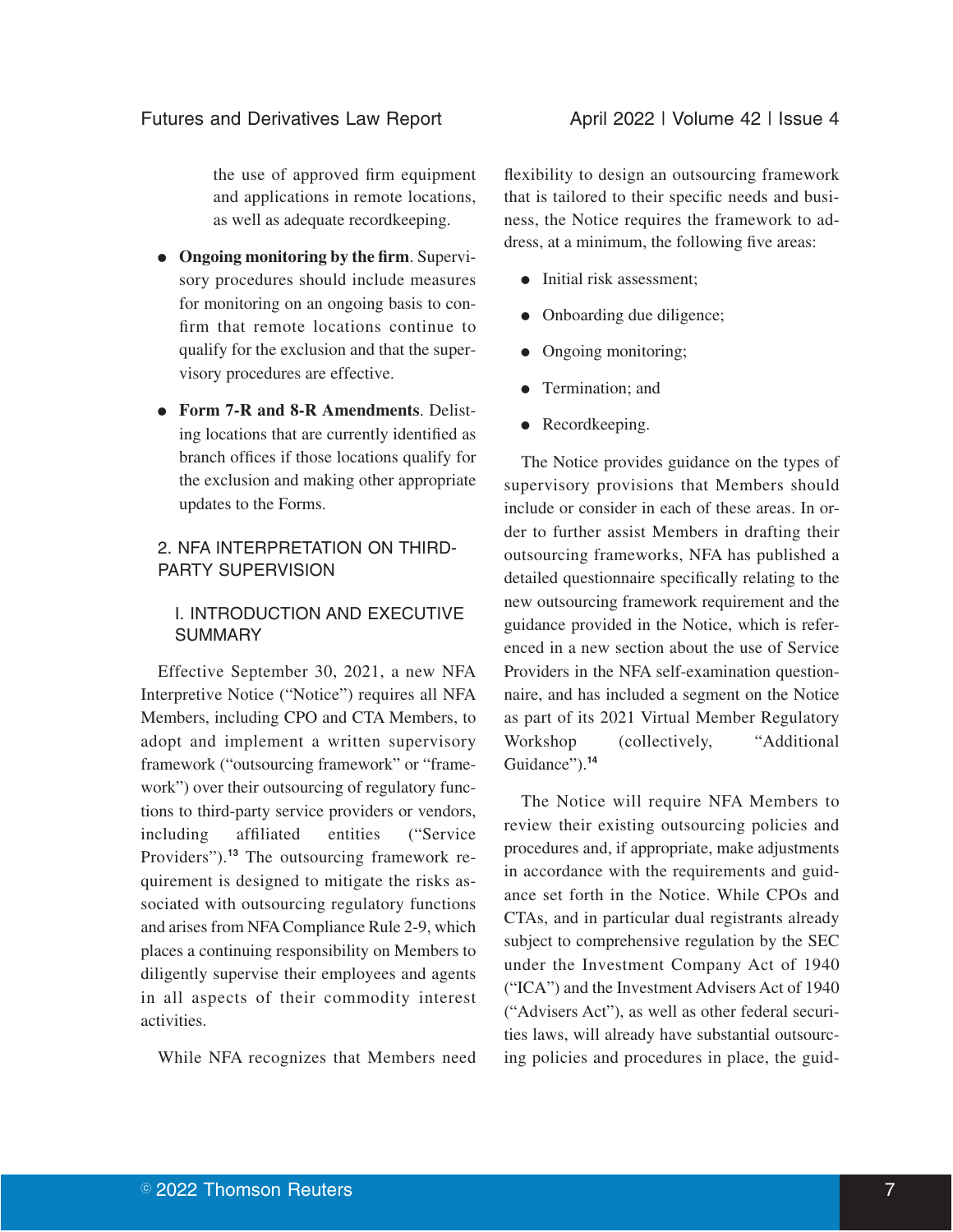ance in the Notice describes a number of specific measures and considerations that may not necessarily be expressly included in a particular Member's existing outsourcing practices. In addition, the Notice makes clear that Members will be expected to be able to demonstrate, through appropriate records and documentation, that they have addressed, at a minimum, the five required areas identified in the Notice.

This section describes the requirements and guidance set forth in the Notice, as well as the Additional Guidance, and suggests steps for CPO and CTA NFA Members to consider in order to have in place an outsourcing framework consistent with the Notice. To address the practical and interpretive issues that have arisen in the review and implementation process, we have used a "Frequently Asked Questions" ("FAQs") format. Answers to the FAQs are set forth in Section II, below, and are divided into sections by subject matter that address: (1) the purpose and scope of the new requirements; (2) the specific guidance provided for each required section of the framework; and (3) next steps for designing a tailored outsourcing framework that complies with the Notice (including tools provided by NFA for this purpose).

## II. ANSWERS TO FREQUENTLY ASKED QUESTIONS

## A. Purpose and Scope of the Notice

#### 1. What is the purpose of the new outsourcing framework requirement?

NFA recognizes that Members may fulfill some of their regulatory obligations by having one or more Service Providers perform a regulatory function. However, a Member remains re-

sponsible for the performance of such functions in compliance with applicable NFA and CFTC requirements and may be subject to discipline if a Service Provider causes the Member to fail to comply with those requirements. The outsourcing framework requirement is intended to mitigate the risks associated with outsourcing the Member's regulatory functions.

#### 2. Are there specific instances of misconduct or concern that gave rise to the new requirement?

Neither the Notice nor NFA's explanation of the Notice provided in the Rule Submission identifies any particular incident or industry trend that gave rise to the Notice. However, we understand that NFA has seen instances in the past where vendors did not fulfill the responsibilities that had been outsourced to them, which led to deficiencies by Members. For example, some Members have used third parties for performing required calculations, such as of net asset value or net capital, where the calculations were not done correctly, and the errors were not caught by the Member due to the absence of adequate monitoring or verification procedures. In addition, we understand that NFA has seen firms use thirdparty vendors for recording and maintaining calls with customers where, because of outages or for other reasons, vendor records were lost. NFA also wanted to remind Members that they remain responsible for compliance of the outsourced regulatory functions.

## 3. What is a regulatory function?

The Notice does not define the term "regulatory function," but generally refers to functions that would otherwise (if not outsourced) be undertaken by the Member itself to comply with NFA and CFTC requirements. The Notice further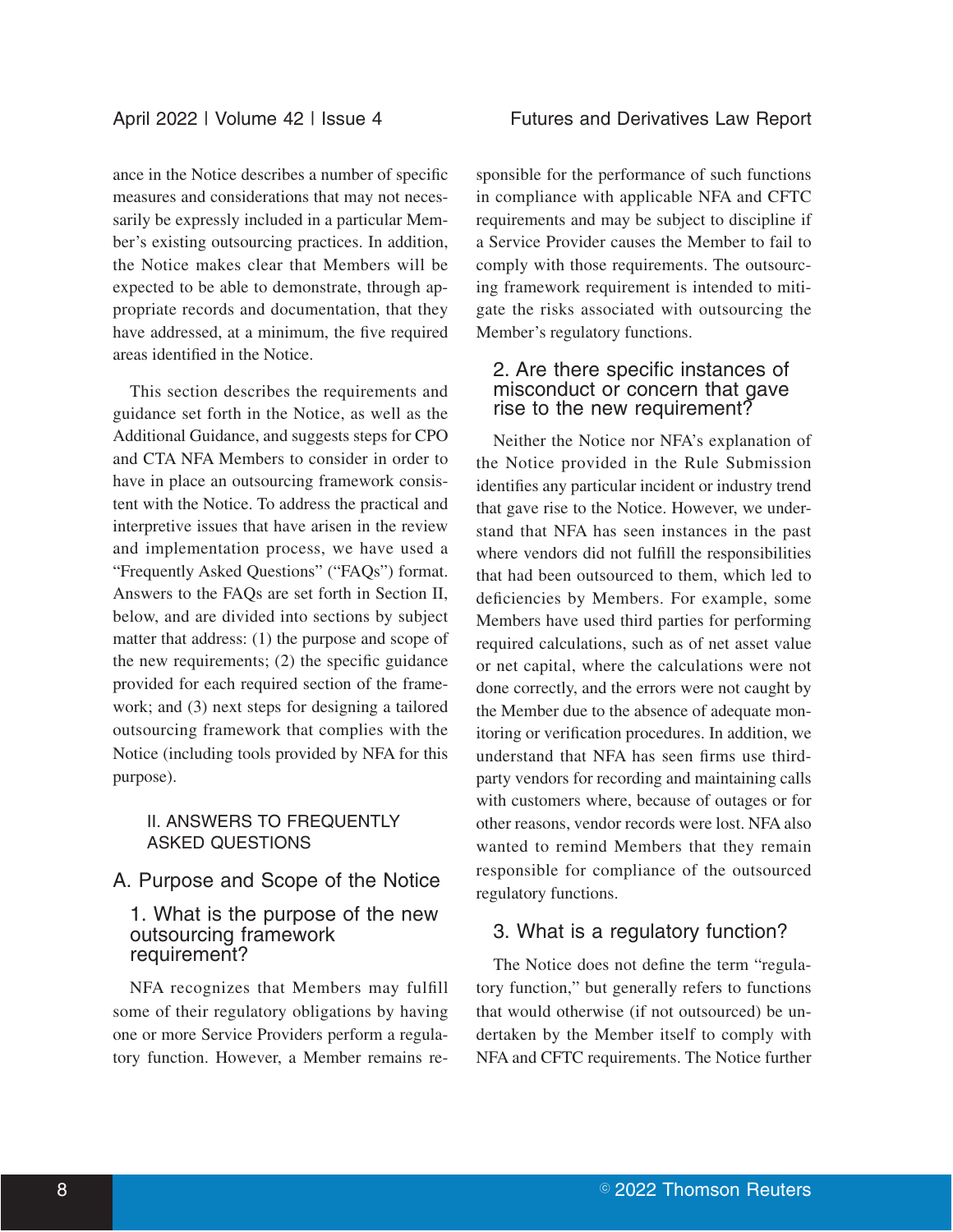#### Futures and Derivatives Law Report **April 2022 | Volume 42 | Issue 4**

describes a Member's regulatory functions as those for which a compliance failure, whether by the Member or by a Service Provider to which the function has been outsourced, may expose the Member to disciplinary action. The Notice does not outline which regulatory functions may or may not be outsourced, noting that this determination rests with the Member. **<sup>15</sup>**

As a general matter, the Notice refers to regulatory functions such as keeping and maintaining required records, data security, protection of customer assets, and preparation of financial and other information for regulatory and customer reporting. In addition, the Notice provides a number of specific examples of regulatory functions, including conducting annual branch office reviews, conducting initial due diligence on a potential branch office, collecting long-term outstanding debit balances, monitoring outstanding daily margin calls, issuing swaps confirmations, calculating and issuing margin calls, and reporting swaps data to a swap data repository.

Note that the Notice is directed to all NFA Member categories, not specifically to CPOs and CTAs, and that not all of the specific examples of regulatory functions provided in the Notice are directly relevant to the operations or regulatory functions of CPOs and CTAs. While these examples may provide guidance by way of analogy, in order to identify regulatory functions for CPOs and CTAs in particular, one method would be to review general areas covered by CFTC and NFA rules applicable to CPOs and CTAs, such as Part 4 of the CFTC's regulations and NFA rules and notices that specifically mention CPOs and CTAs.

#### 4. What types of Service Providers perform a regulatory function and thus must be covered by the framework?

The first step in complying with the Notice is to identify Service Providers that perform outsourced regulatory functions for the Member CPO or CTA. The Notice clearly states that compliance with the Notice is required **only** with respect to Service Providers that perform functions to assist the Member in fulfilling its regulatory obligations that address NFA and/or CFTC requirements.**<sup>16</sup>**

Some types of Service Providers will be common to most if not all NFA Members, such as providers of information security and data storage services. Other examples NFA has provided, either in the Notice or the Additional Guidance, include accountants that compute performance or net capital calculations and vendors that maintain voice records of conversations with customers, conduct anti-money laundering or cybersecurity audits, or conduct background checks on employees.

The types of Service Providers that are retained to perform regulatory functions for CPOs and CTAs, however, in particular for dual registrants, are likely to vary significantly from those retained by Members in other categories, such as FCMs, SDs, and IBs. Based on the guidance and examples in the Notice, relevant Service Providers for CPOs and CTAs would likely include, among others, custodians, transfer agents, and fund administrators with responsibility for financial statements, shareholder reports and account statements, net asset value calculations, and regulatory reporting. **<sup>17</sup>** Arrangements with some types of vendors, for example, pricing vendors that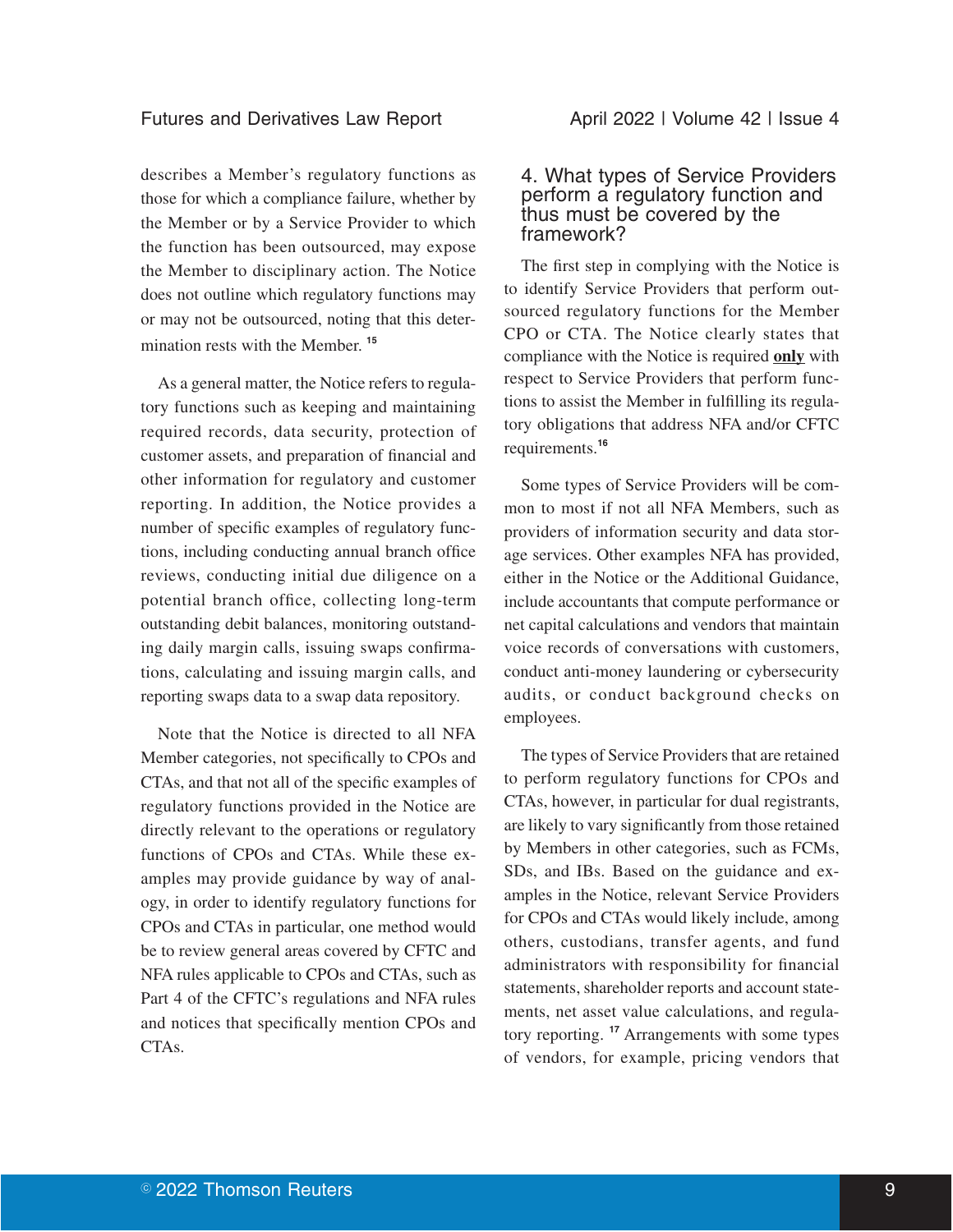provide input for valuation of portfolio holdings, may require further analysis to determine whether they involve outsourcing to Service Providers as contemplated by the Notice. There may also be vendors or other parties providing services to a CPO or CTA that are not clearly contemplated as Service Providers in the Notice, but that the Member may wish to include in the framework for other reasons, such as organizational efficiency, consistency, or general risk management.

## 5. Are affiliated Service Providers included?

While the Notice refers to "third-party" Service Providers, the Notice also states that Members should comply with the Notice's requirements "even if a Member outsources a regulatory obligation to an affiliate."**<sup>18</sup>** However, as described in Section II.C below, it may be reasonable for some of the requirements of the Notice, such as specific due diligence measures, to be applied differently when the Service Provider in question is an affiliate.

#### 6. Does the Notice apply to existing as well as new Service Provider relationships?

The Notice makes clear that the outsourcing framework should address outsourcing relationships in place prior to the September 30, 2021, effective date, as well as new relationships. While two of the required areas—initial risk assessment and onboarding due diligence—are directed to the initial phases of the arrangement, the remaining three areas—ongoing risk monitoring, termination, and recordkeeping—apply throughout the term of the relationship. Moreover, while recommending that the guidance be considered in connection with renewing or renegotiating existing agreements, NFA acknowledges that some of the guidance in the Notice, in particular guidance relating to written agreements, may need to be adapted for agreements that are already in place.**<sup>19</sup>**

#### 7. How does the outsourcing framework apply to CPO and CTA Members that are part of a holding company or other large organization?

NFA recognizes that a Member may be part of a larger holding company that has a dedicated procurement or vendor management department responsible for onboarding and maintaining Service Provider relationships for the Member. The Notice states that a Member may meet its obligations under the Notice through this centralized department as long as the areas described in the Notice are addressed with respect to the Member. In addition, in these situations, Members should ensure that all employees involved in the process, including those of other entities in the organization, are aware of the Notice's requirements. **<sup>20</sup>**

#### 8. What additional guidance or tools has NFA provided for designing an appropriate outsourcing framework?

For assistance to Members in drafting their outsourcing frameworks, NFA has published a questionnaire entitled "Use of Third-Party Service Providers Questionnaire" ("NFA Service Provider Questionnaire"), which sets forth a series of questions in each required area (other than recordkeeping), which are based on the guidance that the Notice provides in that area.**<sup>21</sup>** The Questionnaire includes both general and specific questions for each required area. For example, under "Initial Risk Assessment," the questions include, among others:

• "How does the firm determine whether a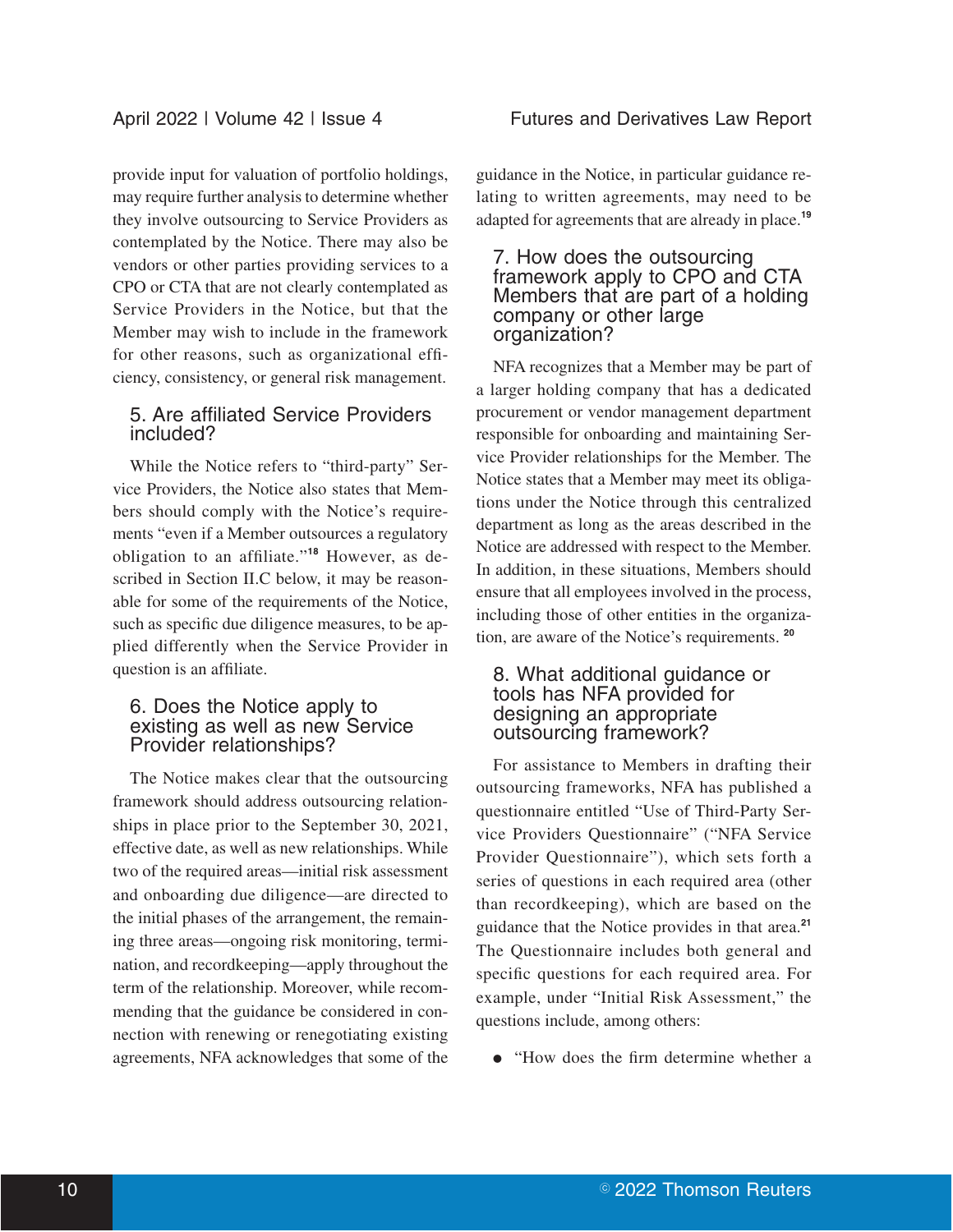regulatory function is appropriate to outsource?"

- "What risks does the firm evaluate when considering whether to outsource a function?"
- E "How are employees that are involved in the risk assessment process made aware of [the Notice]?"

Similarly, under "Onboarding Due Diligence," the questions include, among others:

- E "What is the firm's process for conducting due diligence on prospective third-party service providers?"
- E "What is the firm's process to ensure compliance with Bylaw 1101 when selecting a third-party service provider?"
- "How does the firm identify whether a third-party service provider subcontracts any outsourced regulatory functions?" **<sup>22</sup>**

The NFA Service Provider Questionnaire states that the Member's outsourcing framework should answer all of the questions as completely as possible. Although a Member may answer "not applicable" to certain questions, the Member should carefully consider the firm's operations before doing so and maintain records to demonstrate that it has addressed the area.

NFA has also provided an online educational program on the Notice as part of its most recent virtual regulatory workshop, which includes both a video presentation and slides ("Workshop").**<sup>23</sup>** The Workshop includes background information on the Notice, as well as specific examples of regulatory functions to be addressed and practical guidance on questions raised by the Notice.

#### 9. Must a Member CPO's or CTA's outsourcing framework expressly cover everything described in the Notice?

The Notice requires every Member CPO and CTA that outsources any regulatory function to a Service Provider to have a written supervisory framework over its outsourcing function that, at a minimum, addresses each of the five areas specified in the Notice—initial risk assessment, onboarding due diligence, ongoing monitoring, termination, and recordkeeping—which are referred to as the "general requirements" for the framework.

The Notice also provides more detailed guidance relating to each of these required areas.

While Members must comply with the general requirements in determining which specific elements of the guidance in each area a particular Member's outsourcing framework should include, the following considerations should be kept in mind.

- Members have flexibility to adopt a framework that is tailored to a Member's specific needs and business. As a general matter, the specific guidance for each required area should be interpreted in light of its purpose, which is to mitigate outsourcing risk. For dual registrants, this will include recognition of outsourcing requirements already in place in compliance with SEC regulatory requirements.
- As part of the recordkeeping requirement of the Notice, Members must maintain documentation sufficient to demonstrate that they have addressed all five of the required areas.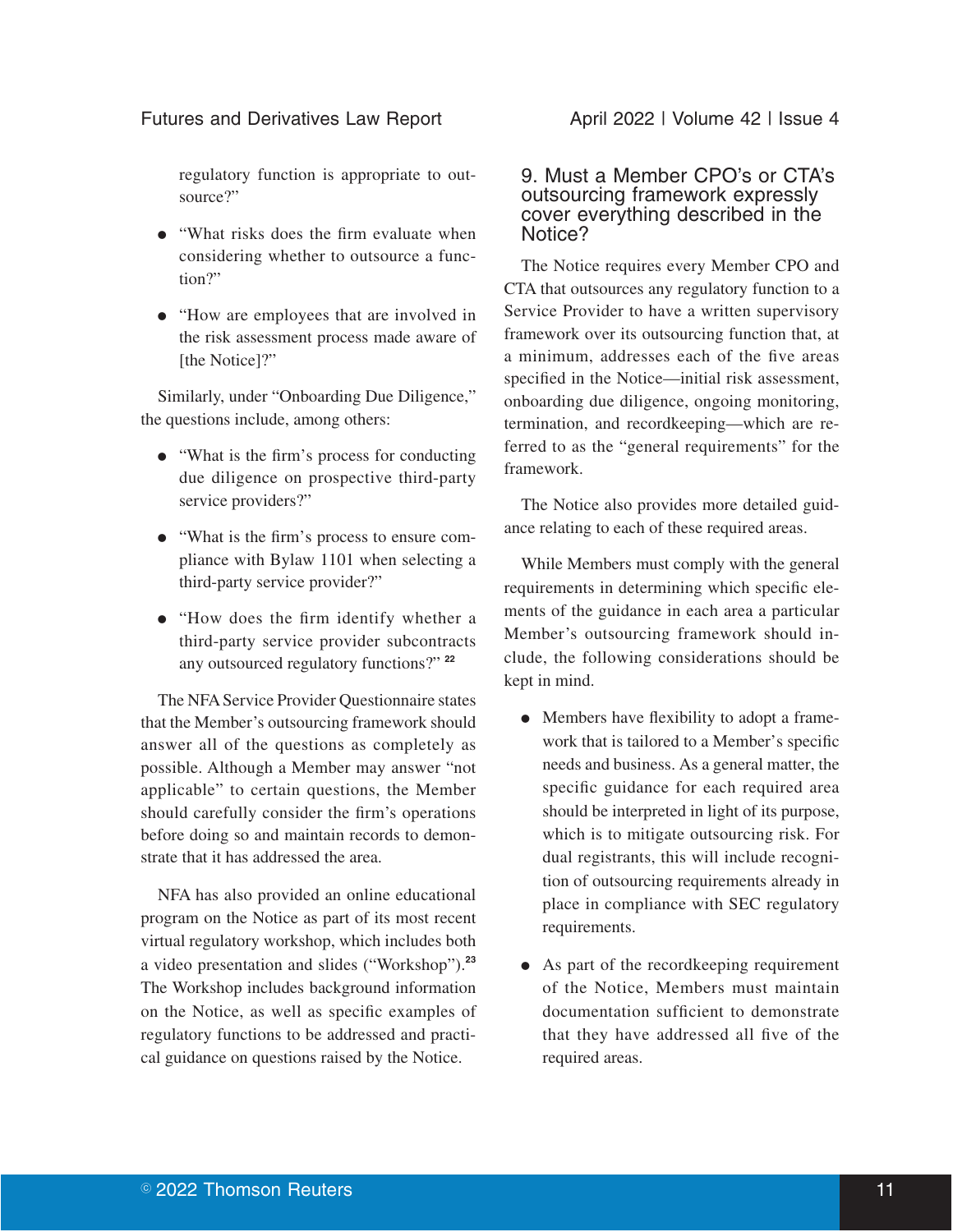#### April 2022 | Volume 42 | Issue 4 Futures and Derivatives Law Report

- In the event a Service Provider does fail to perform in a manner that meets the Member's regulatory requirements, the Member is ultimately responsible for this failure and, based on the facts and circumstances, may be subject to discipline. It can be expected that the thoroughness (or lack thereof) of a Member's outsourcing framework relative to the guidance will be part of the facts and circumstances considered in any determination of the Member's responsibility for a compliance failure by a Service Provider.
- As indicated in the NFA Service Provider Questionnaire, Members may determine that some components of the guidance addressed in the Questionnaire are not applicable to their organization. However, they should carefully consider the firms' operations before doing so.
- The guidance relating to several areas may overlap, and an outsourcing framework need not address each of the five areas in isolation, provided the issues and risks associated with each area are addressed in the Member's initiation and management of its outsourced relationships. **<sup>24</sup>** It should also not be necessary to restate policies and procedures that are found in different places. Nonetheless, given the need for Members to demonstrate that they have addressed all of the required areas, as a practical matter it may be helpful to create and maintain an "umbrella" framework that includes a section for each of the five required areas that, where appropriate, refers to other policies and procedures in place that implement the required area.

• While the Notice states that Members must address the five areas, guidance on each specific area is expressed in terms of specific measures, some of which Members should take, and others which Members should consider taking, should use reasonable efforts to take, or may take. In describing each section of the guidance in Section II.B, below, we have attempted to preserve these differences in order to accurately convey the flexibility embedded in the guidance.

#### 10. Will NFA ask to see a Member's regulatory framework in routine NFA exams?

Members should expect that a request for documentation demonstrating that the Member has addressed the five required areas will be a routine requirement in NFA exams, independent of any actual compliance failure on the part of a Service Provider. In the Workshop presentation, NFA staff have indicated that such requests may include not only the policies and procedures relating to outsourcing but also supporting materials showing that the Member has followed the policies and procedures. For example, if the framework calls for the use of a due diligence questionnaire, NFA may ask to see a sample Service Provider response. NFA guidance on what it expects in exams can be useful in drafting an outsourcing framework, as discussed below in Section II.C.3 ("Designing an Outsourcing Framework—What will NFA look for in exams?").

#### 11. Does the Notice supersede existing NFA guidance in specific areas?

NFA has previously issued interpretive notices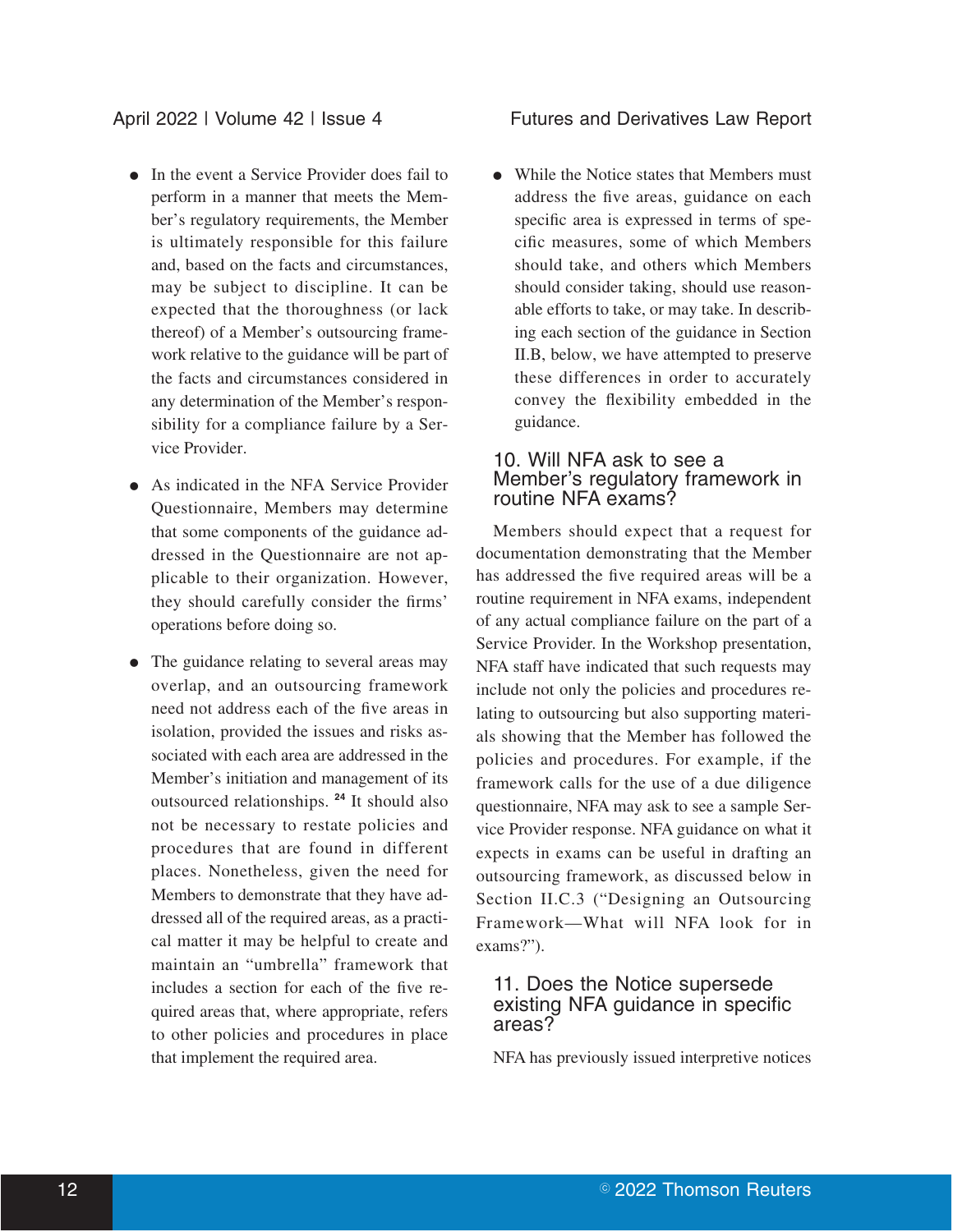relating to specific regulatory areas (such as use of email and websites and information security), which include guidance on supervising Service Providers in these areas. The Notice is intended to supplement, rather than supersede, the existing guidance in these areas.**<sup>25</sup>**

## B. Guidance for Each Required Component of the Outsourcing Framework

The Notice sets forth the guidance relating to each of the required areas in substantial detail. The FAQs below are intended to capture this detail in a manner that will assist Member CPOs and CTAs in designing their outsourcing framework by serving as a kind of checklist for conducting a comparison with existing policies and procedures and the Member's specific circumstances ("gap analysis"). Note that not all of the specific guidance provided for each area will be relevant for CPOs and CTAs and that, as noted above, some of the guidance is expressly phrased in terms of measures that Members should consider or make reasonable efforts to adopt.

## 1. What guidance does the Notice provide for addressing "Initial Risk Assessment"?

## a. Determination that outsourcing the regulatory function is appropriate

The first component of the outsourcing framework required by the Notice is referred to as "Initial Risk Assessment." This component involves a determination as to whether the regulatory function in question is appropriate to outsource and an evaluation of the risks associated with outsourcing that function.**<sup>26</sup>** The Notice states that unless a Member determines that it may adequately manage the risks associated with outsourcing a particular regulatory function, the Member generally should not move forward with outsourcing the function.

## b. Risk areas to be considered

Although NFA recognizes that the risks associated with outsourcing a particular function or functions may vary, in making the determination that such risks can appropriately be managed and that outsourcing of the function is appropriate, Members should analyze and identify the following primary areas of risk:

- Information security risk—the type of confidential, personally identifying information or other valuable information a Service Provider may obtain or have access to and the measures it puts in place to protect such information;
- **Regulatory risk—the potential impact to** the Member, customers, and counterparties if the Service Provider fails to carry out the function properly; and
- Logistics risk—the location of the Service Provider and whether it has the resources to meet its contractual obligations and provide the Member with access to required records.

In addition to these primary areas of risk, Members should consider other potential areas of risk applicable to their business and the regulatory function that is being outsourced.

## 2. What guidance does the Notice provide for addressing "Onboarding Due Diligence?"

This is the longest and most detailed section of the Notice. Note that the discussion, in general, is geared to onboarding new Service Providers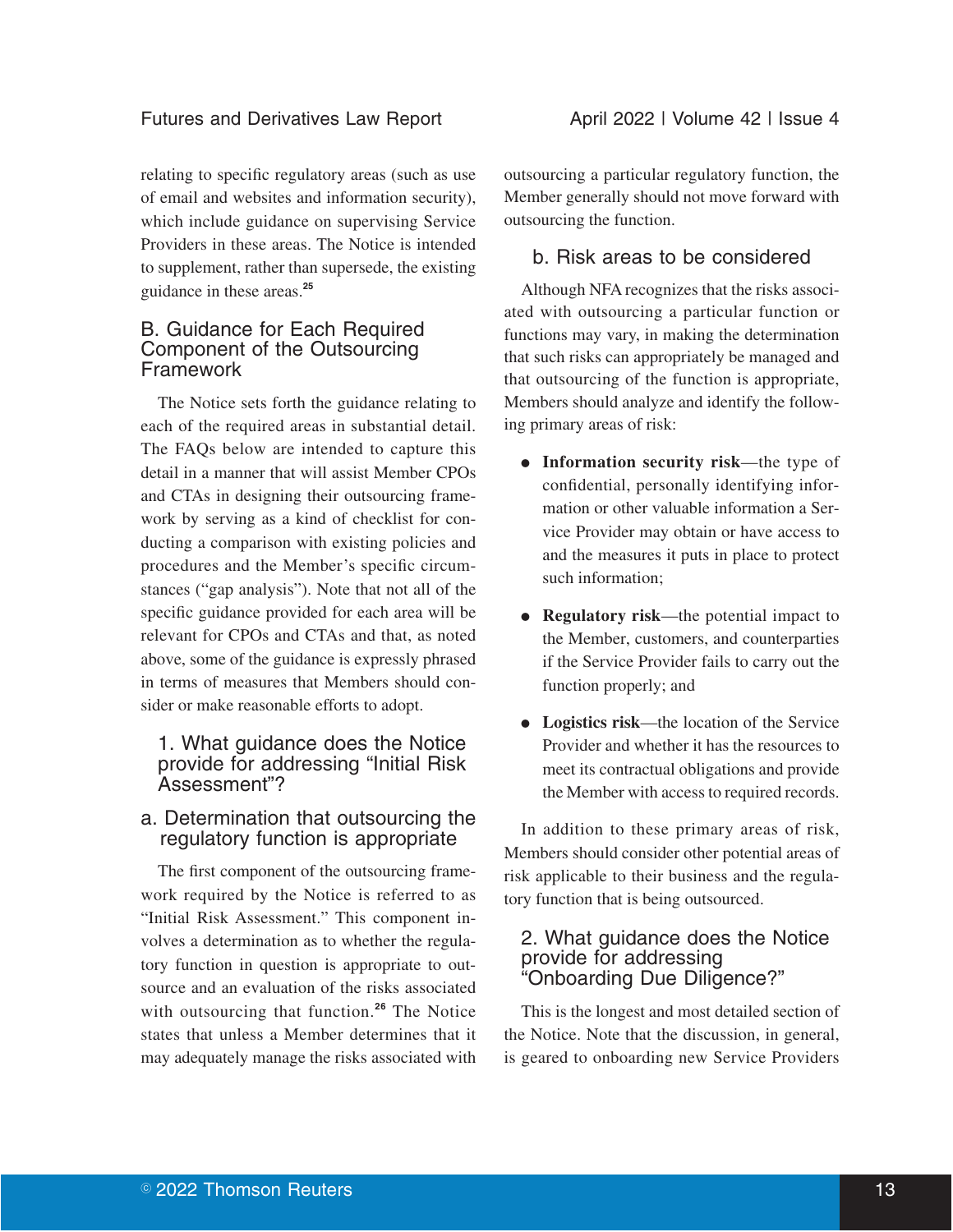but also provides guidance for adapting these measures for ongoing relationships.

## a. Scope and level of due diligence

A Member should perform due diligence on any prospective Service Provider prior to entering into a contractual outsourcing arrangement in order to determine whether the Service Provider is able to successfully carry out the outsourced function in a manner designed to comply with NFA and/or CFTC requirements. The Member should ensure that the Service Provider:

- is aware of relevant NFA and CFTC requirements;
- has sufficient regulatory experience; and
- has the operational capabilities to fully and accurately carry out the outsourced function(s).

The level of due diligence generally should:

- be commensurate with the risks associated with outsourcing the particular regulatory function;
- be tailored to a Member's business needs: and
- provide a Member with an appropriate level of confidence in the Service Provider's ability to properly carry out the outsourced function.

#### b. Heightened due diligence for confidential data and critical functions

Onboarding due diligence should be heightened for Service Providers that (a) obtain or have access to a Member's critical and/or confidential data or (b) support a Member's critical regulatory-related systems, such as handling customer funds, keeping required records, and preparing or filing financial reports. In these instances, Members should consider assessing the following key areas relating to the Service Provider:

• IT security (e.g., practices regarding data transmission and storage);

On this point, the Notice specifically states that a Member should avoid using Service Providers that are unable to meet NFA and CFTC standards regarding the confidentiality of customer data, which are set out, for example, in NFA Interpretive Notice 9070.**<sup>27</sup>**

• financial stability;

In assessing a Service Provider's financial stability, a Member may want to consider, as appropriate, reviewing a potential Service Provider's financial statements, audit or examination (internal or third-party) results, websites, public filings, insurance coverage, or references.**<sup>28</sup>**

- background of the Service Provider's key employees;
- $\bullet$  regulatory history (e.g., regulatory actions or lawsuits); and
- $\bullet$  business continuity and contingency plans (particularly those related to data availability and integrity).

## c. Due diligence for subcontracting by the Service Provider

Members should also inquire about whether a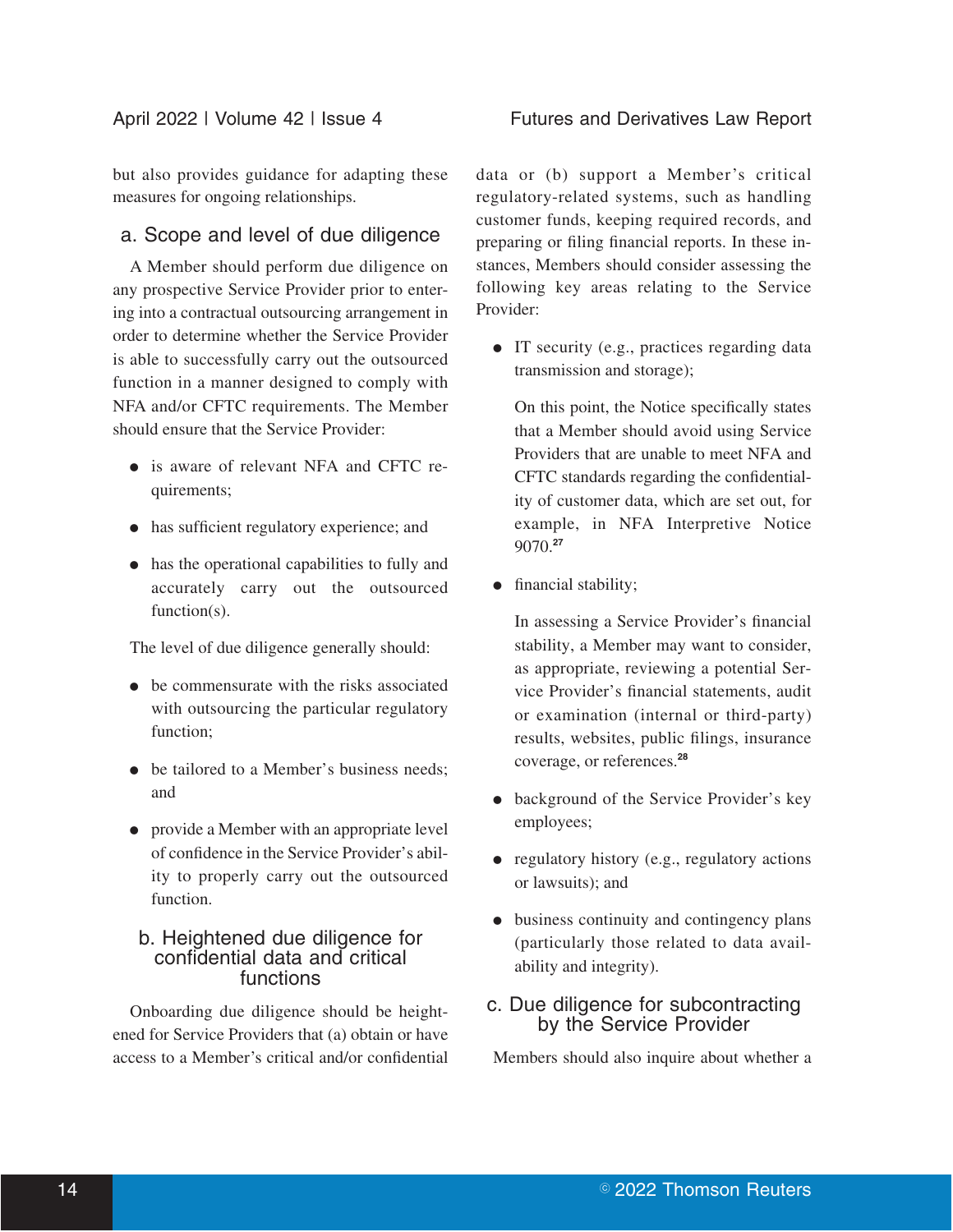Service Provider subcontracts any of the regulatory functions that the Member outsources to the Service Provider. If so, the Member should:

- $\bullet$  request the identity of the subcontractor;
- if possible, assess the risks associated with the Service Provider's subcontracting function;
- require the Service Provider to notify the Member of any change in a subcontractor; and
- retain the ability to terminate the relationship if the Service Provider makes any material changes involving a subcontractor that would have an adverse effect on the performance of the outsourced function.

## d. Written agreement

The Member and Service Provider should execute a written agreement that fully describes the scope of services being performed. The agreement should also address any guarantees, indemnifications, limitations of liability, and payment terms.

The Member should make a reasonable effort to ensure that the agreement includes the Service Provider's agreement:

- to comply with all applicable regulatory requirements, including the production of records; and
- to notify the Member immediately of any material failure(s) in performing the outsourced regulatory functions(s).

If applicable, a Member's agreement with the Service Provider should address the process for

data management at the termination of the relationship.

In addition, the guidance on due diligence for subcontracting by the Service Provider, discussed above, as well as the guidance on ongoing monitoring and termination, discussed below, note a number of matters that could require inclusion in an agreement.**<sup>29</sup>**

## e. Involvement of principal or CFO

Depending on the criticality of and risk associated with the function being outsourced, a Member should consider whether it is appropriate for a firm principal to either execute the outsourcing agreement or be notified that the Member has entered into an agreement. The Notice provides, as a specific example, that a large CPO Member should consider whether its CFO should execute, or be notified that the CPO has entered into, an agreement for a Service Provider to provide monthly bookkeeping functions or administrative functions for the CPO's pools.

## f. Existing relationships and agreements

NFA understands that Members will have existing agreements in place at the time the Notice becomes effective and does not expect a Member to renegotiate these agreements prior to their termination dates. However, NFA does recommend that a Member consider the above guidance when renegotiating, renewing existing agreements, and engaging new Service Providers.

## g. Recognition of limits on ability to negotiate

NFA also recognizes that in some cases, a Member, due to its size or otherwise, may have little or no ability to negotiate and secure the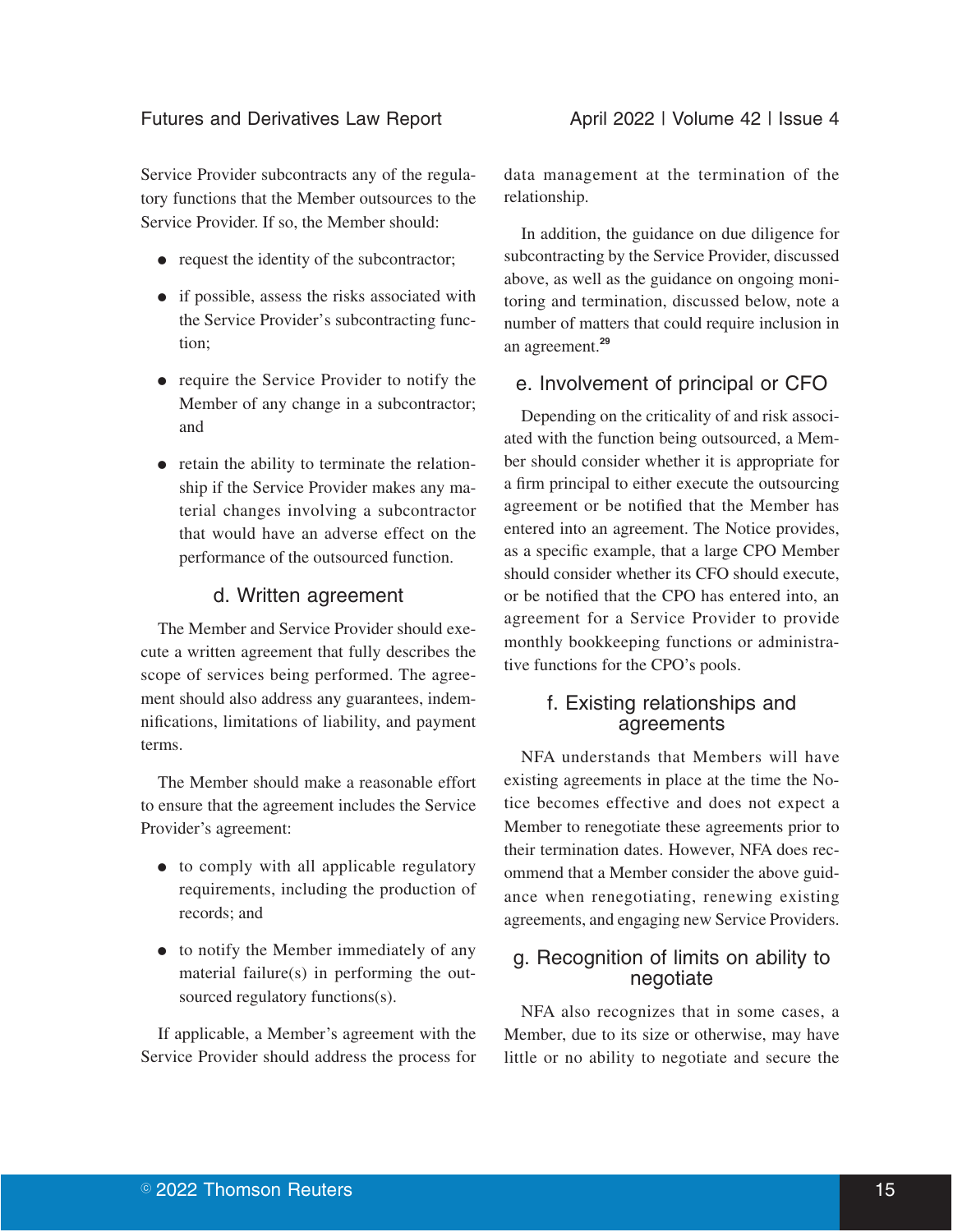inclusion of specific contractual terms, especially in agreements with industry Service Providers that support critical infrastructure. Each Member, however, should carefully review its Service Provider relationships to ensure to the extent possible that contractual terms are appropriate and reflect the outsourcing relationships as intended.

### h. Bylaw 1101 compliance

While not addressed specifically in the onboarding due diligence guidance, the Notice states that when outsourcing to a Service Provider, the Member should ensure, to the extent applicable, compliance with NFA Bylaw 1101.**<sup>30</sup>**

#### 3. What guidance does the Notice provide for addressing "Ongoing Monitoring"?

#### a. Ongoing monitoring of risk-based review

Members should conduct ongoing monitoring of the Service Provider's ability to properly carry out the outsourced regulatory function and to meet its contractual obligations. This ongoing monitoring should have two components:

- (i) **Ongoing review.** The Member should engage in an ongoing review of a particular outsourced function(s) to ensure it is being performed appropriately (e.g., by reviewing for accuracy reports generated by the Service Provider).
- (ii) **Periodic holistic performance and compliance reviews.** These reviews cover more generally the Service Provider's performance and regulatory compliance, as well as, if appropriate, the following specific areas:
	- $\bullet$  IT security;

#### April 2022 | Volume 42 | Issue 4 Futures and Derivatives Law Report

- financial stability;
- business continuity and contingency plans;
- audit or examination results;
- websites:
- public filings;
- insurance coverage; and
- references.

## b. Notification of material changes

In general, a Member should require a Service Provider to notify it of any material changes to the Service Provider's material systems or processes used to carry out an outsourced regulatory function. While not explicitly stated in the Notice, such changes would logically be part of the Member's ongoing risk-based review of the Service Provider. Note that inclusion of such a requirement in a Service Provider agreement, as the guidance suggests, would be an appropriate consideration as part of onboarding due diligence.

## c. Frequency and scope of ongoing reviews

Members should tailor the frequency and scope of ongoing monitoring reviews to the criticality of and risk associated with the outsourced function. For example, a Member may determine to review a Service Provider with access to customer or counterparty data more frequently than a Service Provider that has no access to this type of data.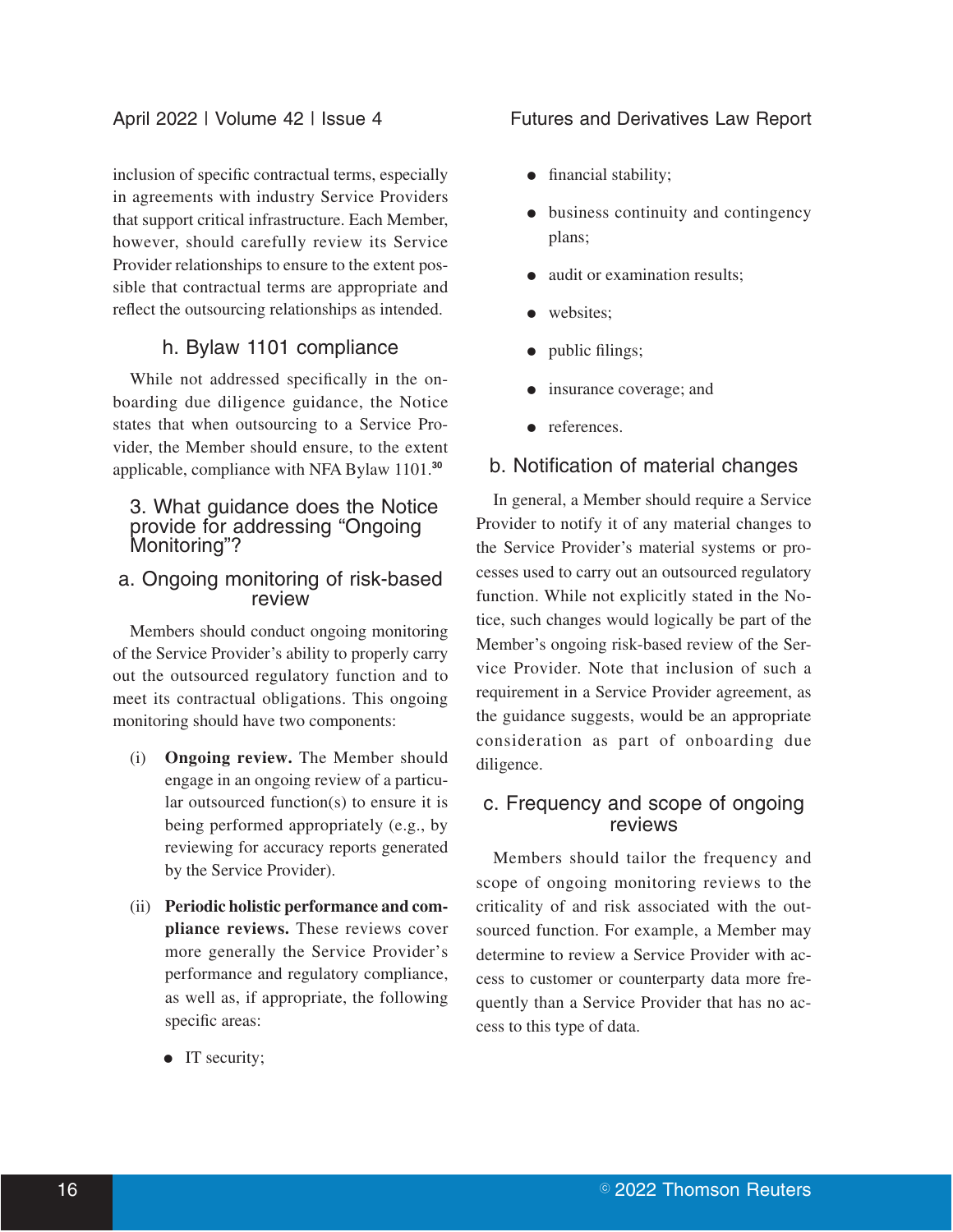(ii) **Escalation to senior management.** Members should have a process of escalation to senior management when a Service Provider fails to perform an outsourced function or its risk profile materially changes (e.g., when the Service Provider is subject to a regulatory fine or experiences a business failure).

#### e. Senior management involvement

The Notice addresses four items under the rubric of "Senior management involvement."

able "exit strategy" is necessary.

(i) **Adequacy of resources.** Members

should consider whether they have resources and qualified personnel performing ongoing monitoring. This consideration will depend on the Member's size, operations, and risk tolerance, and the criticality and risk associated with the outsourced function.

d. Risk of over-reliance on a Service Provider

The Notice recognizes that there may be constraints on a Member's choice and/or retention of a particular Service Provider. Specifically, (1) a Service Provider may perform multiple functions for a Member or otherwise provide an essential or critical service (e.g., collecting and maintaining customer onboarding data) or (2) there may be only one or few Service Providers available to perform certain functions. To the extent applicable, a Member should evaluate the risk associated with becoming overly reliant on a particular Service Provider and consider the availability of alternatives, including other Service Providers or in-house solutions, in case a vi-

#### Futures and Derivatives Law Report **April 2022 | Volume 42 | Issue 4**

- (iii) **Internal committee structure.** Some members may maintain internal committees, including risk committees that must be notified about Service Provider relationships and any material changes to them. The definition of a "material change" may differ depending on a Member's size, business, the functions outsourced, and the type of Service Provider(s) utilized (e.g., whether or not the Service Provider is regulated).**<sup>31</sup>**
- (iv) **Independent review.** Members may engage an independent party to review their outsourced relationships.

## f. Contractual renewals and proposed changes

The Notice states that, as part of the ongoing monitoring process, Members should consider incorporating "best practices" relating to contractual renewals.**<sup>32</sup>** In addition, throughout the relationship with a Service Provider, Members should identify and evaluate the risks associated with any proposed changes to its agreements.

#### 4. What guidance does the Notice provide for addressing "Termination"?

#### a. Advance notice of termination in Service Provider agreements

A Member's agreement with a Service Provider should require the Service Provider to give the Member sufficient notice prior to terminating the relationship in order to ensure that the Member can maintain operational, regulatory or other capabilities supported by the Service Provider.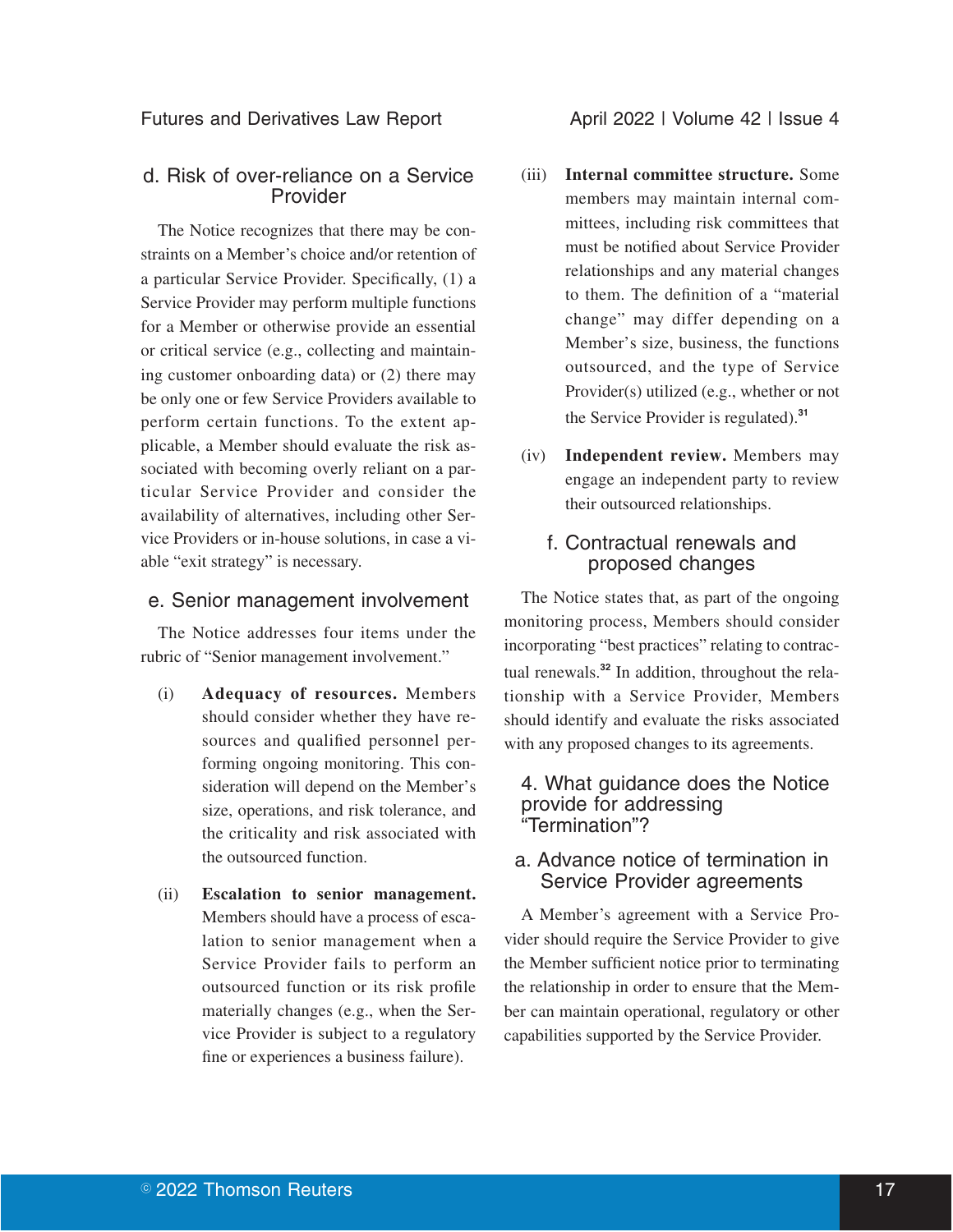## b. Continuity in general; recordkeeping

Following termination of a Service Provider relationship, Members must be able to meet all NFA and CFTC requirements, including recordkeeping. In order to fulfill their recordkeeping obligations, Members will often need (i) to obtain records from the Service Provider or (ii) to enter into an agreement with the Service Provider to continue acting as a records custodian for an appropriate amount of time.

### c. Protection of confidential information

- (i) **Cutting off access to information.** Upon termination of a Service Provider, a Member should make a reasonable effort to ensure that the Service Provider no longer has access to confidential information and data of the Member and its customers or counterparties.
- (ii) **Return of confidential information and data.** A Member should ensure that a terminated Service Provider does not unnecessarily retain and, in appropriate circumstances, that the Service Provider returns confidential information of the Member and its customers or counterparties. For example, a Service Provider that performs accounting functions may have been granted "read-only" access to certain Member back-office systems and internal reports. A Member should verify that this Service Provider's access is terminated.
- (iii) **Terminated employee access to information.** Independently of termination of a Service Provider itself, Mem-

## April 2022 | Volume 42 | Issue 4 Futures and Derivatives Law Report

bers should consider requiring Service Providers to notify them if a key employee with access to the Member's information is terminated and to provide the Member with assurances that the employee's access to this information has been shut off.**<sup>33</sup>**

#### 5. What guidance does the Notice provide for addressing "Recordkeeping"?

Members that engage a Service Provider to perform a regulatory function must maintain records to demonstrate that they have addressed the areas described in the Notice, in accordance with NFA Compliance Rule 2-10.**<sup>34</sup>** This requirement may, but need not, be a separate provision of the framework. However, the need to make and retain documentation to demonstrate compliance with the Notice is an important consideration to keep in mind when designing provisions of the framework that address the other four required areas and is expressly noted in the NFA Service Provider Questionnaire.

## C. Designing an Outsourcing Framework

## 1. How would a CPO or CTA Member start to design an outsourcing framework?

While the process will vary depending on the size, operations, and other facts and circumstances relevant to the particular Member, the basic steps are as follows:

a. Review arrangements with all persons or entities that provide services for the Member, including affiliates, and identify those that perform regulatory functions, and thus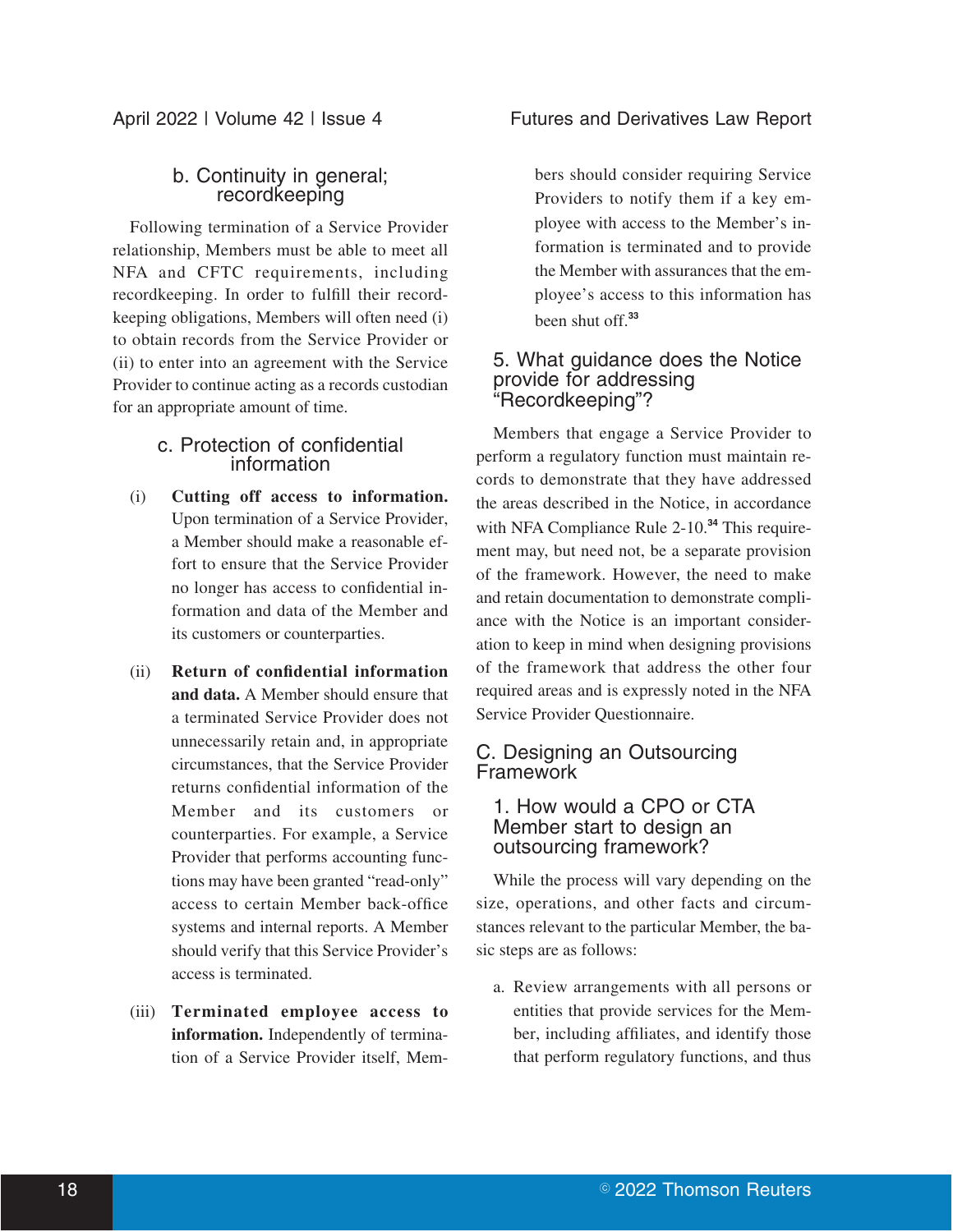#### Futures and Derivatives Law Report **April 2022 | Volume 42 | Issue 4**

should be considered Service Providers covered by the Notice.**<sup>35</sup>**

- b. Conduct a gap analysis of existing policies and procedures relative to the Notice:
	- (i) Collect and review existing policies and procedures for each of the five required areas;
	- (ii) Review and complete the NFA Service Provider Questionnaire. As noted, the answer to some of the questions may be "not applicable," but such a response requires careful consideration of the firm's operations; and
	- (iii) Consider additional elements of the guidance not addressed in the NFA Service Provider Questionnaire (refer to FAQs in Section II).**<sup>36</sup>**
- c. Address specific areas that should be added or adjusted based on the gap analysis.
- d. Develop a format and documentation designed to demonstrate that the outsourcing framework addresses the required areas in a manner consistent with the Notice. Keep in mind that this does not require repeating policies included elsewhere. However, demonstration of compliance may be easier and more effective if the Member maintains a centralized document that indicates where each required component of the framework is addressed (such as a table of contents or umbrella policy that cross-references existing policies).**<sup>37</sup>** Note that the Member's answers to the NFA Service Provider Questionnaire may be a useful tool in designing and documenting the framework.

- e. Identify personnel with responsibilities under the framework and develop an appropriate educational or training protocol.
	- (i) For example, note that the NFA Service Provider Questionnaire asks specifically how employees that are involved in the risk assessment process will be made aware of the Notice.
	- (ii) Note the reminder in the Notice that Members should ensure that all employees involved in the process of outsourcing regulatory functions to Service Providers are aware of the Notice's requirements, including Members that are part of a holding company structure or large organization where outsourcing is conducted in a dedicated organizationwide procurement or vendor management department.**<sup>38</sup>**

### 2. How will the process vary for dual registrants?

Dual registrants typically already have policies and procedures addressing oversight of service providers, either as part of their compliance with ICA or Advisers Act rules or as part of their general compliance culture. Both the ICA and the Advisers Act, and SEC rules thereunder, require the adoption of compliance policies and procedures and also impose express oversight obligations over a number of critical functions.

For SEC-registered funds, Rule 38a-1 under the ICA provides for the oversight of compliance by the registered fund's investment adviser, principal underwriter, administrator, and transfer agent. However, not all Service Providers cov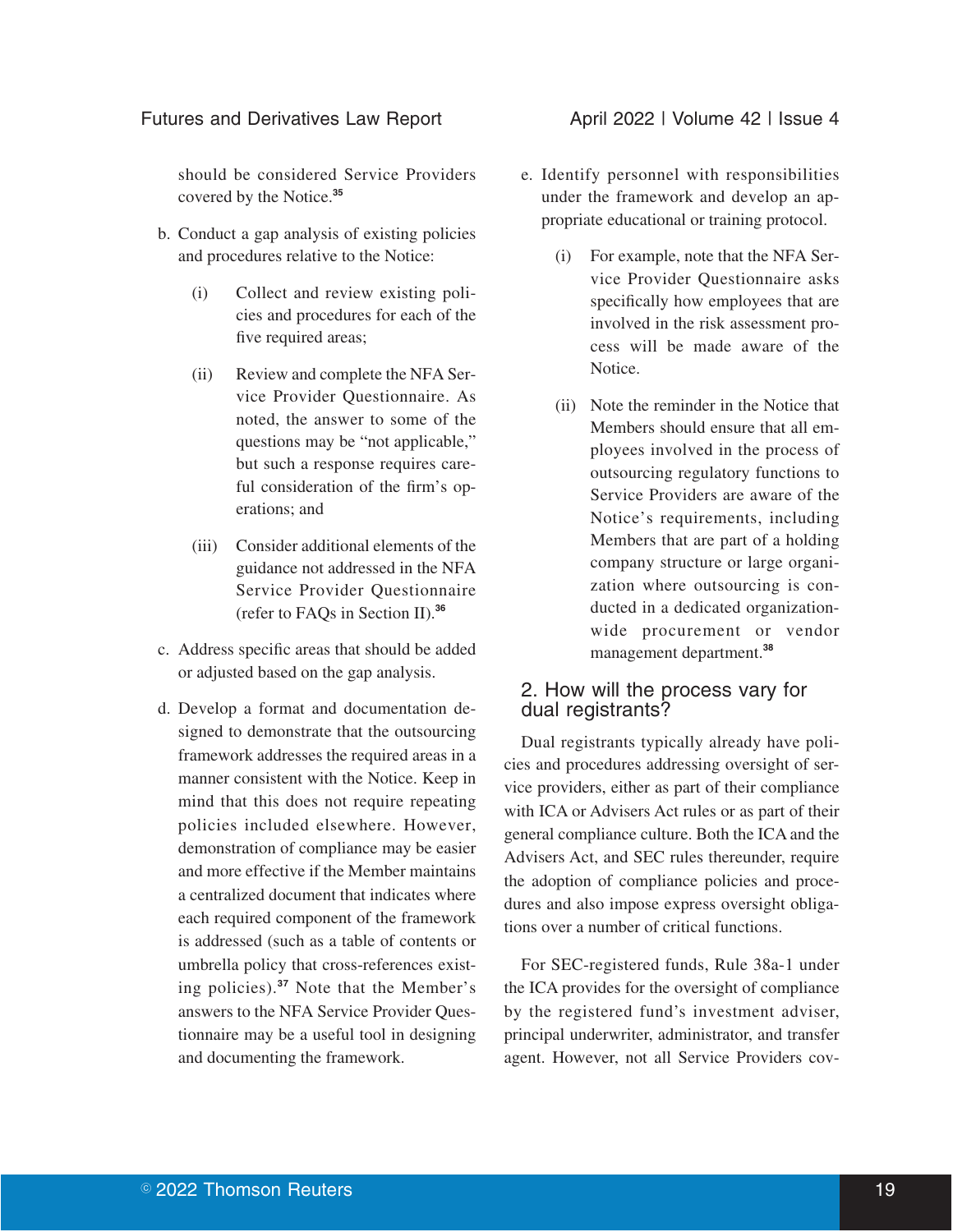ered by the Notice will fall into the categories addressed by Rule 38a-1, and the specific oversight requirements of Rule 38a-1 and the Notice differ. In addition, while Rule 38a-1 requires the registered fund to have compliance oversight policies and procedures, it does not, *per se*, require a written outsourcing framework.

For registered investment advisers generally (independent of registered fund obligations), Advisers Act Rule 206(4)-7 requires the adviser to have policies and procedures designed to prevent violations of the Advisers Act. While this would include supervision of outsourced regulatory functions, Rule 206(4)-7 is more narrowly focused on Advisers Act compliance and does not specifically address Service Provider oversight.

Accordingly, although dual registrants will likely have existing policies and procedures that address the purpose of the Notice, in order to demonstrate compliance with the Notice's requirement of a written outsourcing framework that addresses specific areas, dual registrants will still need to conduct the gap analysis and take the other steps described above, albeit in a manner tailored to take into consideration the comprehensive nature of SEC regulation to which they are already subject.

## 3. What will NFA look for in exams?

Following the effective date, it can be expected that NFA exams will include document requests and questions relating to the Member's outsourcing framework and compliance with the Notice. Accordingly, while many CPOs and CTAs may be confident that they have appropriate outsourcing policies and procedures in place, NFA examiners are likely to require demonstration of an appropriate outsourcing framework in terms of compliance with the Notice, through appropriate documentation of each of the five required components.

As is the case for other areas of CFTC and NFA compliance, it is instructive to consult the NFA Self-Examination Questionnaire, which can serve as a checklist or guide to critical compliance areas.**<sup>39</sup>** In this connection, NFA has added a new section specifically dedicated to the Notice. The new section asks: (1) whether the Member has a written supervisory framework over its outsourcing of regulatory obligations to Service Providers; (2) whether the framework addresses each of the five required components set forth in the Notice; and (3) whether the Member has maintained records to demonstrate that it has addressed the areas included in the supervisory framework. The NFA Self-Examination Questionnaire also refers Members to the NFA Service Provider Questionnaire for further assistance in drafting policies and procedures for the outsourcing framework.

## 3. NFA RULE 2-50—CPO MARKET EVENT REPORTING

#### I. INTRODUCTION AND EXECUTIVE **SUMMARY**

Effective June 30, 2021, NFA Compliance Rule 2-50 now requires NFA's CPO Members to notify NFA promptly (within one business day) upon the occurrence of any of the following four events with respect to a commodity pool, including an exempt pool, operated by the CPO Member:

- The pool is unable to meet a margin call;
- The pool is unable to satisfy redemption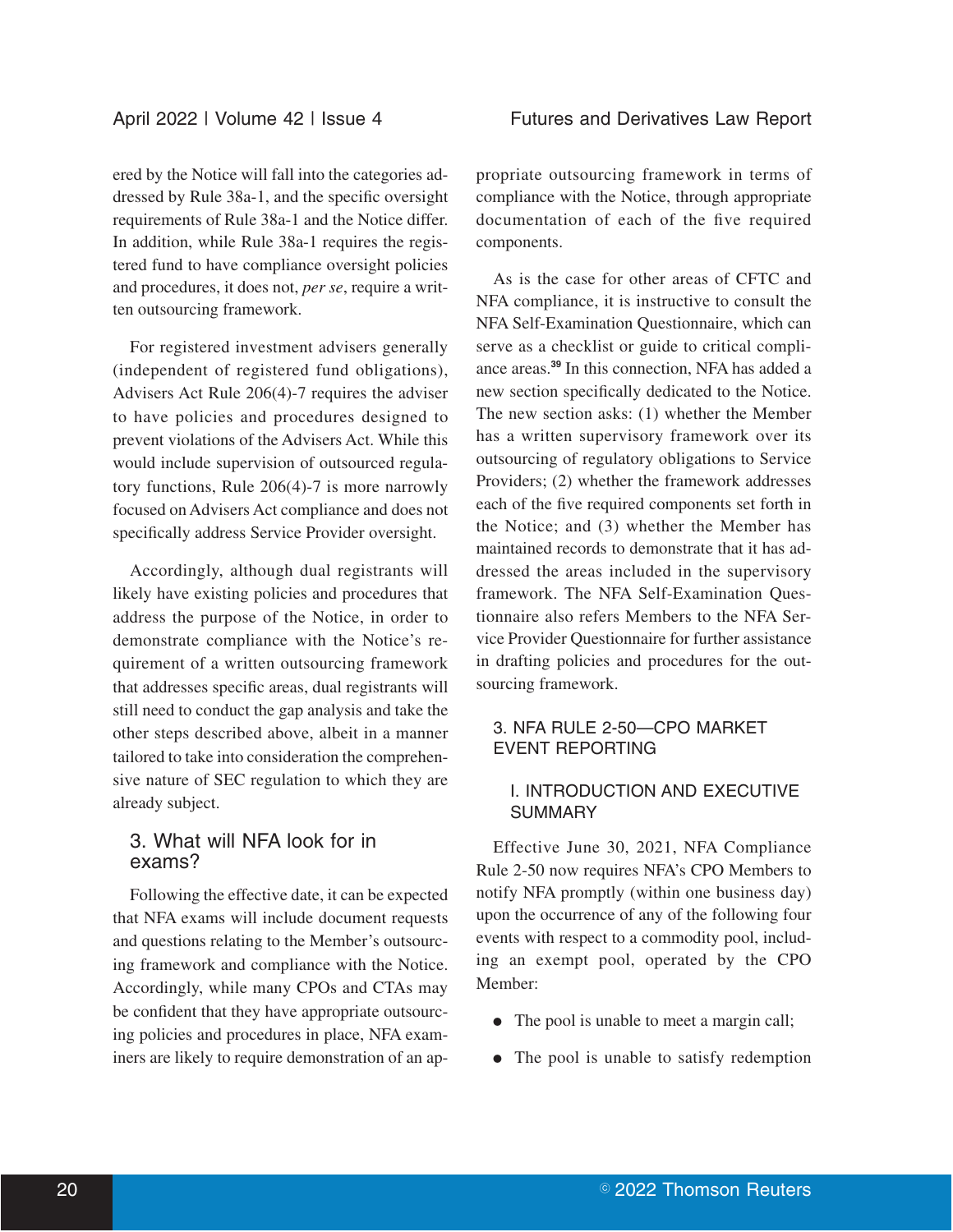requests in accordance with its subscription agreement;

- The pool halts redemptions, and the halt is not associated with pre-existing gates, lockups or a pre-planned cessation; or
- The CPO Member receives notice from a swap counterparty that the pool is in default.**<sup>40</sup>**

The purpose of the Rule is to provide NFA with timely notice when critical market or other events raise potential financial issues that may impact a CPO Member's ability to fulfill its obligation to pool participants or that may result in a pool's unplanned liquidation. In order to align the Rule more closely with its purpose, NFA simultaneously issued an Interpretive Notice ("Interpretive Notice") identifying circumstances that technically fall within one of the four specified events but, because of their nature, are NOT required to be reported.**<sup>41</sup>** For example, a notice filing is not required where a CPO Member is temporarily unable to meet a routine margin call but will be able to do so within the time prescribed by the call, or where a CPO Member decides to liquidate a pool in the ordinary course of business and halts redemptions until a final accounting occurs.

The following discussion describes the new requirements and suggests additions to CPO Member compliance policies and procedures designed to ensure compliance with the new notice requirements.

## II. THE NEW CPO NOTICE FILING **REQUIREMENTS**

The new requirements are set forth in a new rule, NFA Compliance Rule 2-50, as modified by the Interpretive Notice. The Interpretive Notice

effectively narrows the reporting obligations set forth in the Rule, in order to conform to the Rule more closely with its purpose by identifying circumstances that need not be reported. Similar to CFTC and NFA notification requirements regarding financial issues already in place for FCMs and introducing brokers, Rule 2-50 and the related Interpretive Notice are intended to provide NFA with important information regarding CPO Members and their pools during a market or other event.**<sup>42</sup>**

## A. Rule 2-50

## 1. Terms of the Rule

Rule 2-50 requires that each CPO Member must provide prompt notification to NFA upon the occurrence of one of the following events, in accordance with the Interpretive Notice:

- a. CPO Member operates a commodity pool that is unable to meet a margin call $(s)$ ;
- b. CPO Member operates a commodity pool that is unable to satisfy redemption requests in accordance with its subscription agreements;
- c. CPO Member operates a commodity pool that has halted redemptions, and the halt on redemptions is not associated with preexisting gates or lock-ups, or a pre-planned cessation of operations; or
- d. CPO Member receives notice from a swap counterparty that a pool the CPO Member operates is in default.

## 2. Scope—Inclusion of "Exempt Pools"

The term "commodity pool" as used in Rule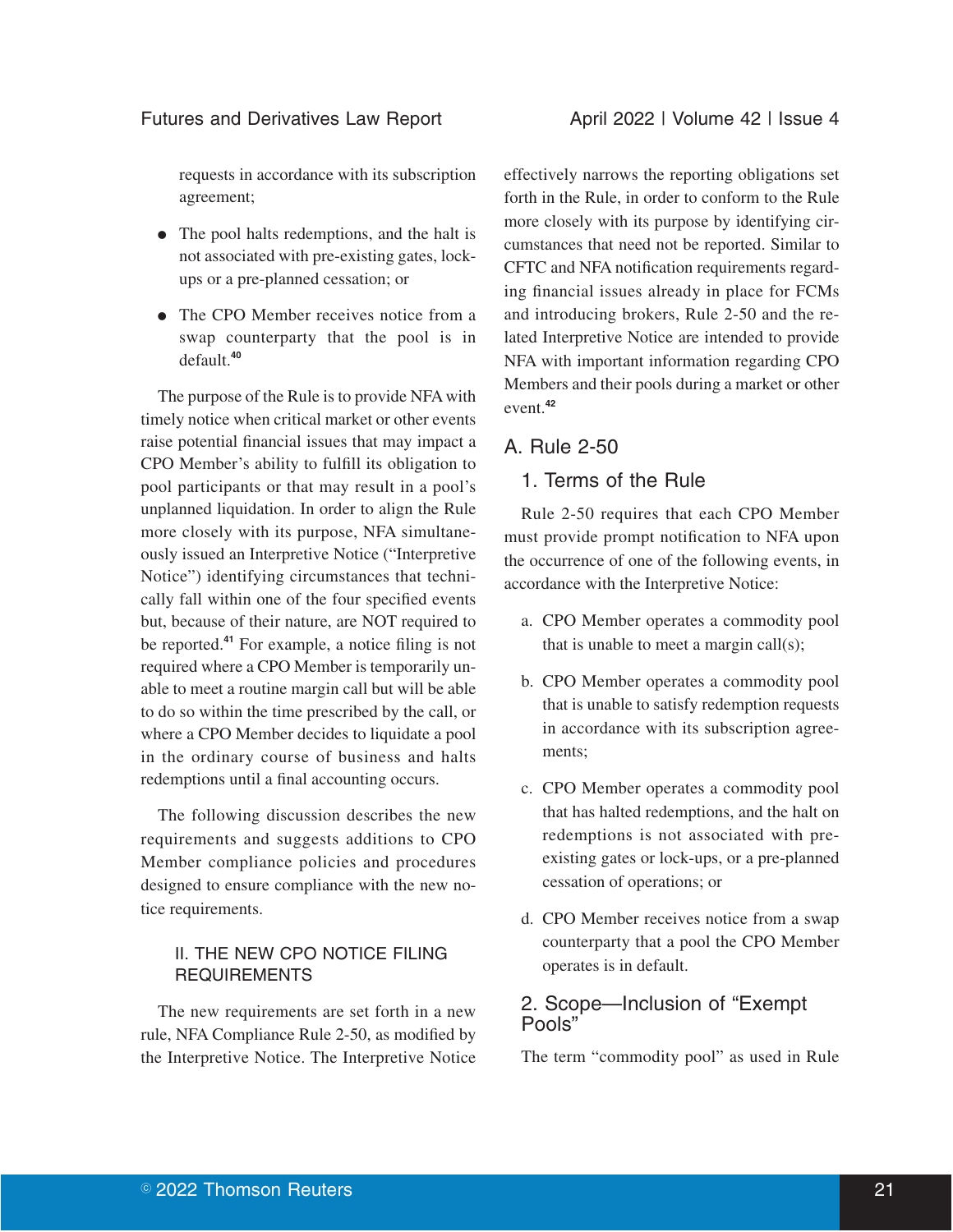2-50 includes "exempt pools," and thus the reporting obligation under Rule 2-50 applies to a CPO Member with respect to circumstances identified in the Rule that occur in such exempt pools, as well as pools for which the Member serves as a registered CPO.**<sup>43</sup>** Note that the term "exempt pools" refers to pools for which the CPO claims a CPO registration exemption (e.g., under Rule  $4.13(a)(3)$ , but not pools for which the CPO claims an exclusion from the definition of CPO (specifically, Rule 4.5).

## 3. Timing and Method of **Notification**

The notification must be filed promptly, which the Rule defines as no later than 5:00 p.m. (CT) of the next business day following the event. The Rule also states that the notice must be provided in the form and manner prescribed by NFA. Notice filings required by the Rule must be made by the CPO by means of NFA's EasyFile system, which can be accessed via NFA's website. The filing made pursuant to the Rule must include a summary of the event as well as all relevant subsection(s) of the Rule and the names of the impacted pool(s). Each CPO must ensure that it is capable of filing a timely notification to the NFA upon the occurrence of the above-listed events.

### B. The Interpretive Notice— Guidance on Events That Do NOT Require Reporting

#### 1. Purpose of the Guidance

The Interpretive Notice reflects NFA's recognition that there may be circumstances that technically fall within one of the four events enumerated in the Rule itself ("triggering events") but would not be the type of event that should require a CPO Member to notify NFA ("reporting events"). To that end, the Interpretive Notice provides guidance that more fully clarifies the circumstances that may be triggering events under the literal terms of the Rule but are NOT reporting events that require notice under the Rule. The guidance is intended to ensure that the Rule is "narrowly tailored" to its purpose—to provide timely notification to NFA of potential financial issues that may impact a CPO Member's ability to fulfill its obligations to pool participants or that may result in a pool's unplanned liquidation and assist NFA in readily identifying CPO Members with pools that have been adversely impacted by a market or other event—"without being unduly burdensome."**<sup>44</sup>**

## 2. Guidance for Each Triggering Event

The Interpretive Notice provides guidance on each category of triggering event separately.

## a. A Commodity Pool is Unable to Meet a Margin Call

## (i) Routine Margin Calls

A commodity pool may experience a routine margin call that it may not be able to meet on the day of the call, but that it is able to meet within the time period imposed by its FCM or broker ("prescribed time period") by altering its portfolio or accessing other means to meet the call.**<sup>45</sup>**

A CPO Member is not required to file a notice if, on the day the pool receives a margin call, the CPO Member reasonably expects to meet the margin call within the prescribed time period.

However, once a CPO Member determines that one of its commodity pools will NOT be able to meet a margin call, including in situations where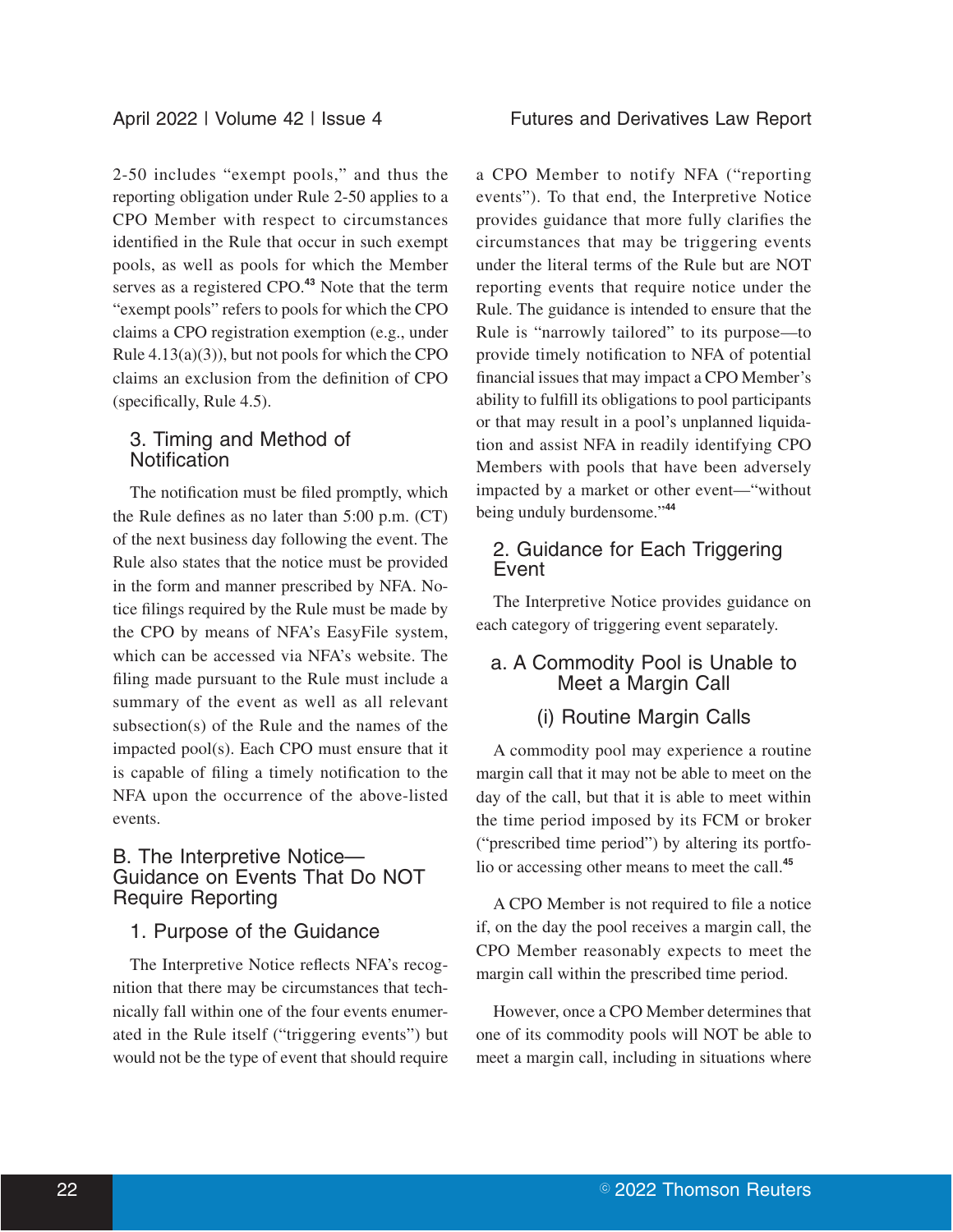#### Futures and Derivatives Law Report **April 2022 | Volume 42 | Issue 4**

the CPO Member disputes the amount or appropriateness of the margin call (other than as described below), the CPO Member must file the Rule 2-50 notice by 5:00 p.m. (CT) the following business day.

## (ii) Disputed Margin Calls

Where the CPO Member disputes the amount and appropriateness of a margin call, the CPO Member is not required to file a notice if the commodity pool has sufficient assets to meet the greatest of the disputed amount.**<sup>46</sup>**

### b. A Commodity Pool is Unable to Satisfy Redemption Requests— Redemption Terms of Subscription Agreement

In determining whether it is obligated to file a notice under this provision, a CPO Member should consider the terms of the pool's subscription agreement, including any grace period or other provisions that impact the timing of a redemption payment. Provided a CPO Member is able to meet a redemption request in accordance with the subscription agreement, no notice is required. The mere fact that a pool is unable to meet the request on the day received is not controlling. For example:

**Grace Period**. A pool may have securities that will mature within the grace period and can be used to satisfy the redemption.

**Payment-in-Kind/Side Pockets**. In some instances, a CPO Member may also be able to offer a participant a payment-in-kind or provide for the creation of a side pocket when dealing with illiquid investments.

However, once a CPO Member determines that a pool will not be able to meet a redemption request within the terms of the subscription agreement, the CPO Member must file a notice within the required time period, even if the grace period has not expired.

## c. A Commodity Pool Halts Redemptions—Expected vs. Unexpected Redemption Halts

This category requires notice of the type of trading halt that is not expected or contemplated based on pool documents or in the ordinary course of business. For example, a CPO Member is not required to file a notice in the following instances:

**Pre-determined gates or lock-ups**. Trading halts in accordance with pool subscription agreements that identify pre-determined gates or lockups dependent on a base level of funding.

**Ordinary course liquidation**. A halt on redemptions until a final accounting can occur when the CPO Member decides to liquidate a pool in the ordinary course of business (i.e., not due to a market or other unexpected event).

However, a CPO Member is required to file a notice within the required time period when one of its pools unexpectedly halts redemptions, either temporarily or permanently, as a result of a market or other event that impacts the pool's ability to meet redemptions.

## d. A Commodity Pool is Declared in Default by Swap Counterparty

## (i) Reasonable Belief in Ability to **Cure**

This category requires a CPO Member to file a notice of a default notification where the CPO Member does not reasonably believe that the default can be cured within the contractual cure period. For example, a CPO Member may receive notification if one of its pools is in default to a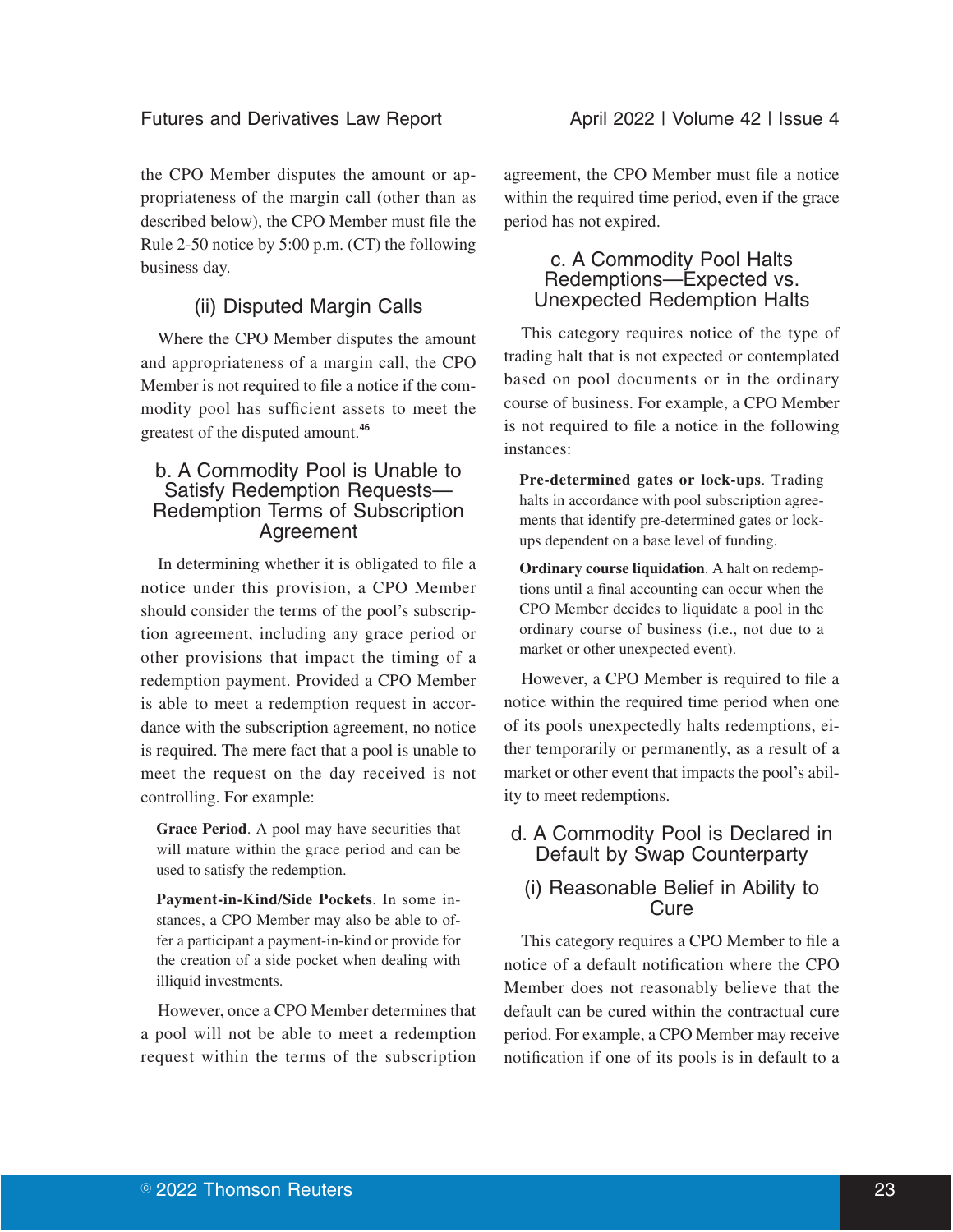swap counterparty on a margin call, resulting in a deficit that the pool will not be able to cover or address by adding additional funds.

The Interpretive Notice specifies that a CPO Member must file notice within the required time period once the CPO Member is notified that a pool is in default to a swap counterparty and the CPO Member does not reasonably believe the pool can cure the default within the previously agreed to cure period.

## (ii) Disregard of Negotiations or **Dispute**

In determining whether the CPO Member reasonably believes that it can cure the default within the cure period, and thus whether the reporting obligation applies, the CPO Member must disregard negotiations with the swap counterparty to liquidate positions or any dispute of the default notice. That is, the reporting obligation would arise regardless of the existence of such negotiations or dispute.

#### III. DESIGNING RULE 2-50 COMPLIANCE POLICIES AND PROCEDURES

## A. Components of Rule 2-50 Compliance Policies and Procedures

For many (if not most) CPO Members, the occurrence of a triggering event will be rare, and that of a triggering event that constitutes a reporting event is rarer still. In addition, RIAs serving as CPOs for registered funds have SEC obligations with respect to certain events that may overlap with those covered by Rule 2-50 and will have procedures designed to comply with those SEC requirements.**<sup>47</sup>**

Nevertheless, CPO Members should have in

place policies and procedures sufficient to ensure compliance with the Rule 2-50 notice filing requirement, should a triggering event that requires a notice filing occur. Such policies and procedures should be tailored to the particular circumstances of the pool and may take into consideration the likelihood of occurrence of any of the triggering events. They should address the following steps for each pool (including exempt pools) that the CPO Member operates:

**Step 1**—**Identifying triggering events**. Design and implement a mechanism for identifying the occurrence of a triggering event.

**Step 2**—**Determination of whether a triggering event is a reporting event**. Assign personnel and establish a process for conducting an immediate analysis of the circumstances surrounding the triggering event under the Interpretive Notice to determine whether it is a reporting event, including appropriate escalation procedures.

**Step 3**—**Documentation of Step 2 determinations**. Establish parameters and a process for documentation of the analysis performed under Step 2 that provides a reasonable basis for each determination that a triggering event was not a reporting event. Step 3 would be particularly important where the analysis under Step 2 involves subjective factors (e.g., whether there was a "reasonable belief" that the CPO could meet a margin call or cure a default in a timely manner), which may be viewed differently in hindsight and could subject the CPO Member to second-guessing.

**Step 4**—**NFA Notification**. Assign person-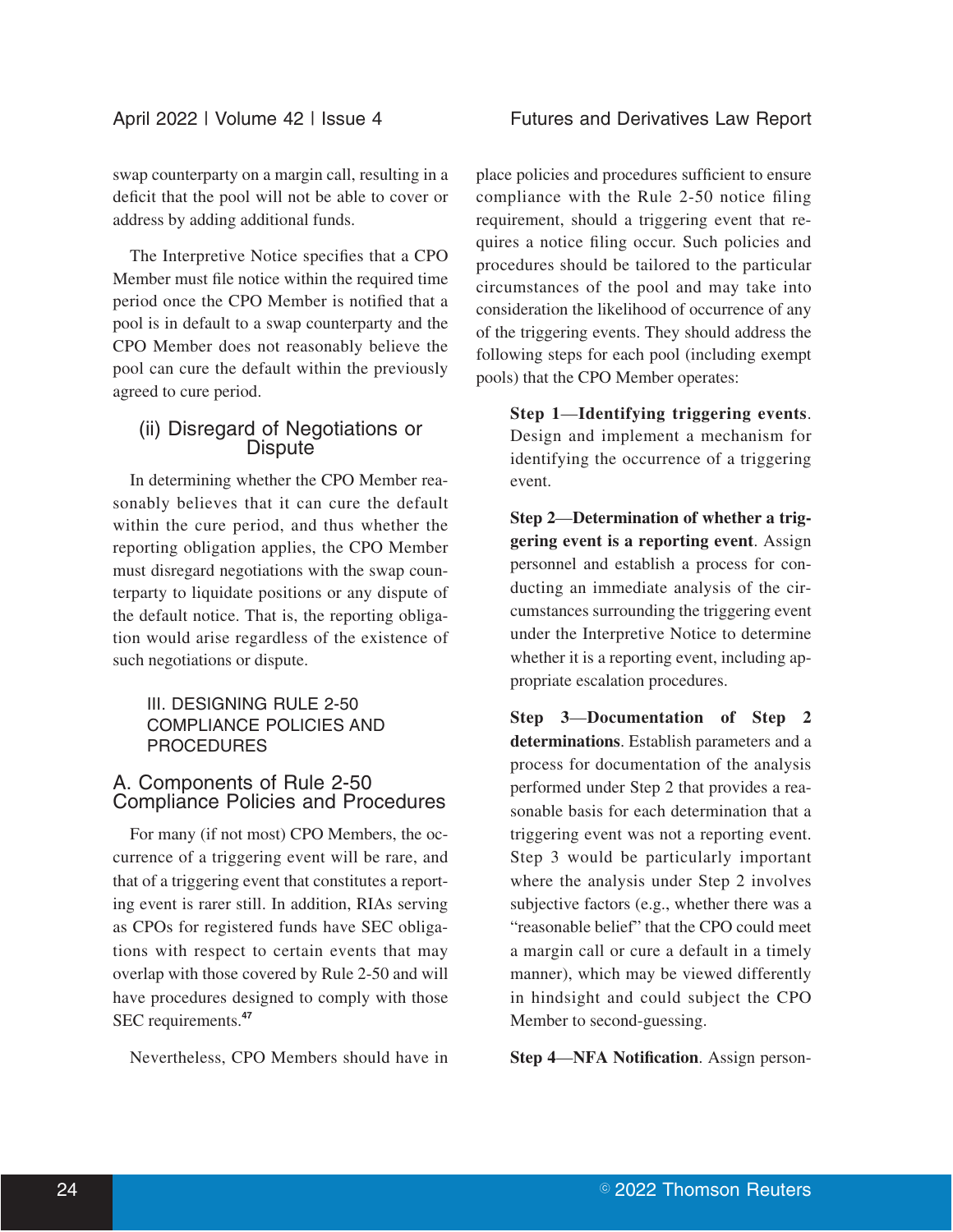nel and develop connectivity necessary to ensure that timely filings are made when required.

**Step 5—Responding to NFA inquiries**. Assign a contact person for receiving and appropriately escalating NFA inquiries relating to notices filed.

#### B. General Considerations

The components of a Rule 2-50 compliance program that are likely to be the most important, time-sensitive, and labor-intensive are Steps 2 and 3, described above. Once a triggering event has been identified, the CPO Member must garner and analyze the relevant facts, make the determination, and, if necessary, be prepared to file the Notice (with whatever information NFA requires) within a short period of time (one business day). Note that triggering events, if they occur at all, may be most likely to occur in times of general market stress when resources may be needed across a range of functions. In order to be most effective, documentation of this analysis should be completed as contemporaneously as possible, especially for any determination that a notice filing is not required.

To ensure that these components are both efficient and effective, firms may wish to consider the following suggestions.

## 1. Establishing Triage Parameters and Escalation Procedures

As indicated in the Interpretive Notice, some events that qualify as triggering events are clearly not reporting events based on objective criteria set forth in the Notice, while others require further analysis and subjective determinations. One approach to streamlining the process could in-

volve creating a list of circumstances that, based on the Interpretive Notice, meet the objective criteria for not qualifying as reporting events, with an escalation process for those that require additional analysis.

In addition, different types of triggering events may require analysis by personnel from different functional groups. For example, for a triggering event that relates to a redemption halt where the issue is whether the halt is contemplated by subscription documents, personnel from legal may be appropriate. By contrast, where the triggering event relates to a margin call or default notice, and the determination rests on the CPO Member's financial ability to meet the call or cure the default, business and finance personnel are likely to have the relevant information. In order to ensure the appropriate determination and filing within the one business day timeframe, it may be helpful for compliance policies to identify the specific personnel or functional group responsible for each category of triggering events.

#### 2. General Principles

As indicated above, the Interpretive Notice is intended to help identify triggering events that are not reporting events based on the purpose of the Rule. While the Interpretive Notice identifies some of these circumstances specifically, there may be others that fall within the purpose of the Interpretive Notice. In all cases, it may be helpful for compliance policies and procedures to include a section that sets out the purposes of the Rule as guidance for making and documenting the Step 2 determinations.

## 3. Further NFA Guidance

NFA has announced that it intends to conduct educational programs on the new Rule, and these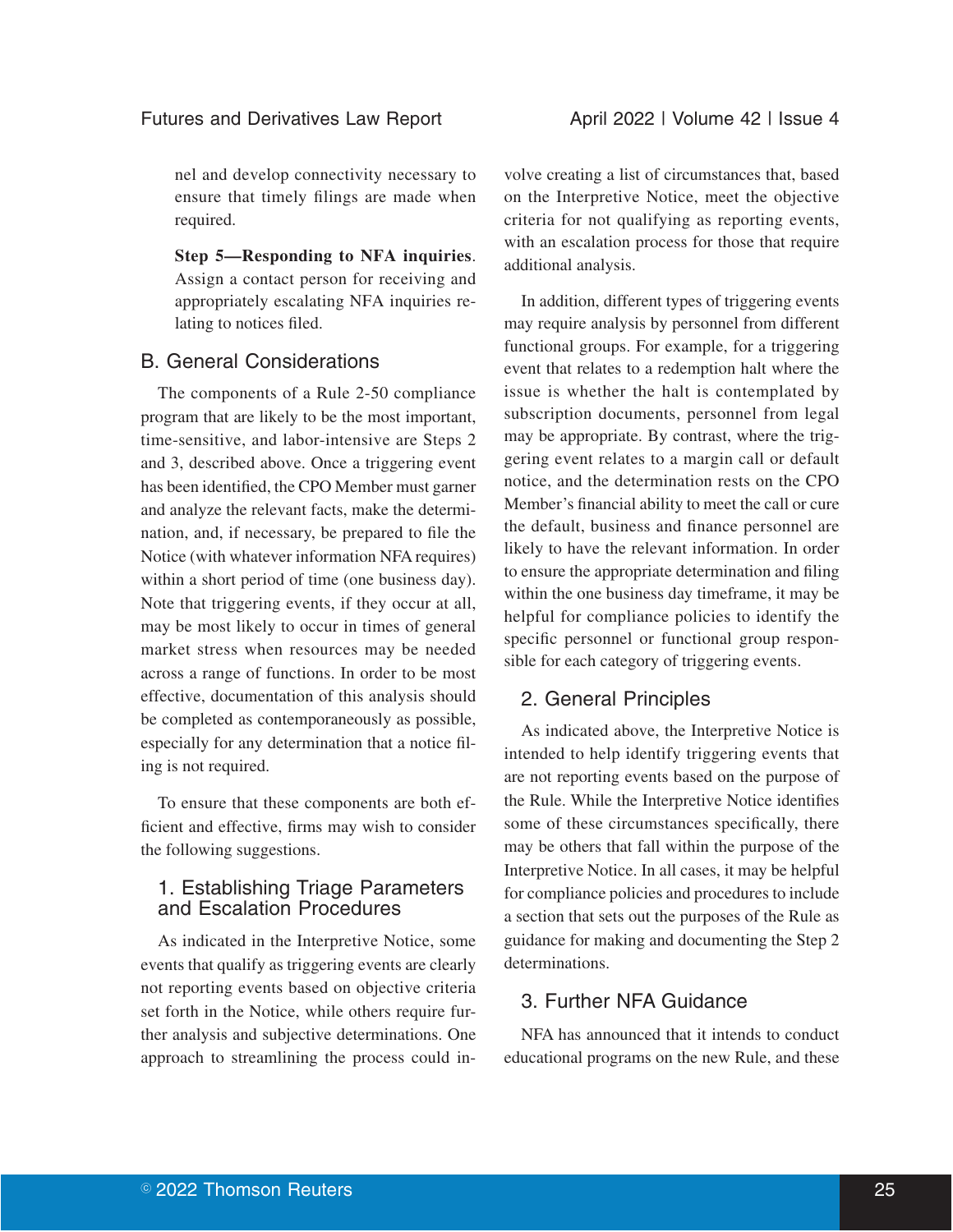are likely to provide additional guidance on both the mechanics of the notice filing and the type of events that must be reported. These programs are likely to provide helpful information on how compliance programs can be efficiently and effectively developed.

## **CONCLUSION**

The three developments covered are a mixed bag with respect to adding vs. reducing regulatory burdens. The first effectively reduces compliance burdens by providing clarity and alignment with practical developments. The second and third introduce new regulatory requirements. They all, to varying degrees, can be expected to have significant practical compliance implications for CPOs and CTAs, and merit careful attention to ensure that CPO and CTA policies and procedures match the underlying regulatory goals.

#### **ENDNOTES:**

**<sup>1</sup>***See, e.g.,* Compliance Requirements for Commodity Pool Operators on Form CPO-PQR, 85 Fed. Reg. 71,772 (Nov. 10, 2020), https://ww w.federalregister.gov/d/2020-22874; Exemption from Registration for Certain Foreign Intermediaries, 85 Fed. Reg. 78,718 (Dec. 7, 2020), https:// www.federalregister.gov/d/2020-23810; Registration and Compliance Requirements for Commodity Pool Operators and Commodity Trading Advisors: Prohibiting Exemptions Under Regulation 4.13 on Behalf of Persons Subject to Certain Statutory Disqualifications, 85 Fed. Reg. 40,877 (July 8, 2020), https://www.federalregiste r.gov/d/2020-12607.

**2***But see CFTC's Market Participants Division Issues Updated Responses to Form CPO-PQR FAQs: What's New in the New FAQs?*, Stradley Ronon Client Alert (Aug. 18, 2021), available at https://www.stradley.com/insights/p ublications/2021/08/im-alert-august-18-2021.

**<sup>3</sup>**Notice to Members I-21-28 (Sept. 16, 2021), https://www.nfa.futures.org/news/newsNotice.as p?ArticleID=5403, advising Members of the amendment of NFA Interpretive Notice 9002— Registration Requirements: Branch Offices ("Branch Office Interpretation").

**4**Proposed Amendments to NFA's Interpretive Notice: Registration Requirements: Branch Offices (Aug. 23, 2021), https://www.nfa.futures. org/news/PDF/CFTC/082321-Proposed-Amend ments-NFA-Interpretive-Notice-Registration-Re quirements-Branch-Offices.pdf ("Branch Office Rule Submission Letter").

**<sup>5</sup>***See id.*

**<sup>6</sup>**Notice to Members I-20-12 (Mar. 13, 2020), https://www.nfa.futures.org/news/newsNotice.as p?ArticleID=5214.

**<sup>7</sup>***See* Branch Office Rule Submission Letter, *supra* note 4.

**<sup>8</sup>***See* Branch Office Interpretation, *supra* note 3.

**<sup>9</sup>***See* Notice to Members I-19-19 (Oct. 8, 2019); NFA Interpretive Notice 9019—Compliance Rule 2-9: Supervision of Branch Offices and Guaranteed (Jan. 1, 2020), https://www.nfa.futur es.org/rulebook/rules.aspx?Section=9&RuleID= 9019. The effective date of the change was January 1, 2020, but Members were permitted to rely on the change upon issue of the October 2019 Notice.

**<sup>10</sup>**NFA Notice to Members I-20-35 (Oct. 1, 2020), https://www.nfa.futures.org/news/newsN otice.asp?ArticleID=5287; NFA Notice to Members I-21-25 (July 19, 2021), https://www.nfa.fut ures.org/news/newsNotice.asp?ArticleID=5386 (extension of relief from the on-site annual inspection of branch offices and guaranteed IBs).

**<sup>11</sup>**Currently, FINRA Rule 3110(f) expressly excludes from the definition of branch office, an associated person's primary residence, provided the requirements of the rule are met. In March 2020, FINRA issued a Regulatory Notice to its member firms providing pandemic-related business continuity planning guidance and regulatory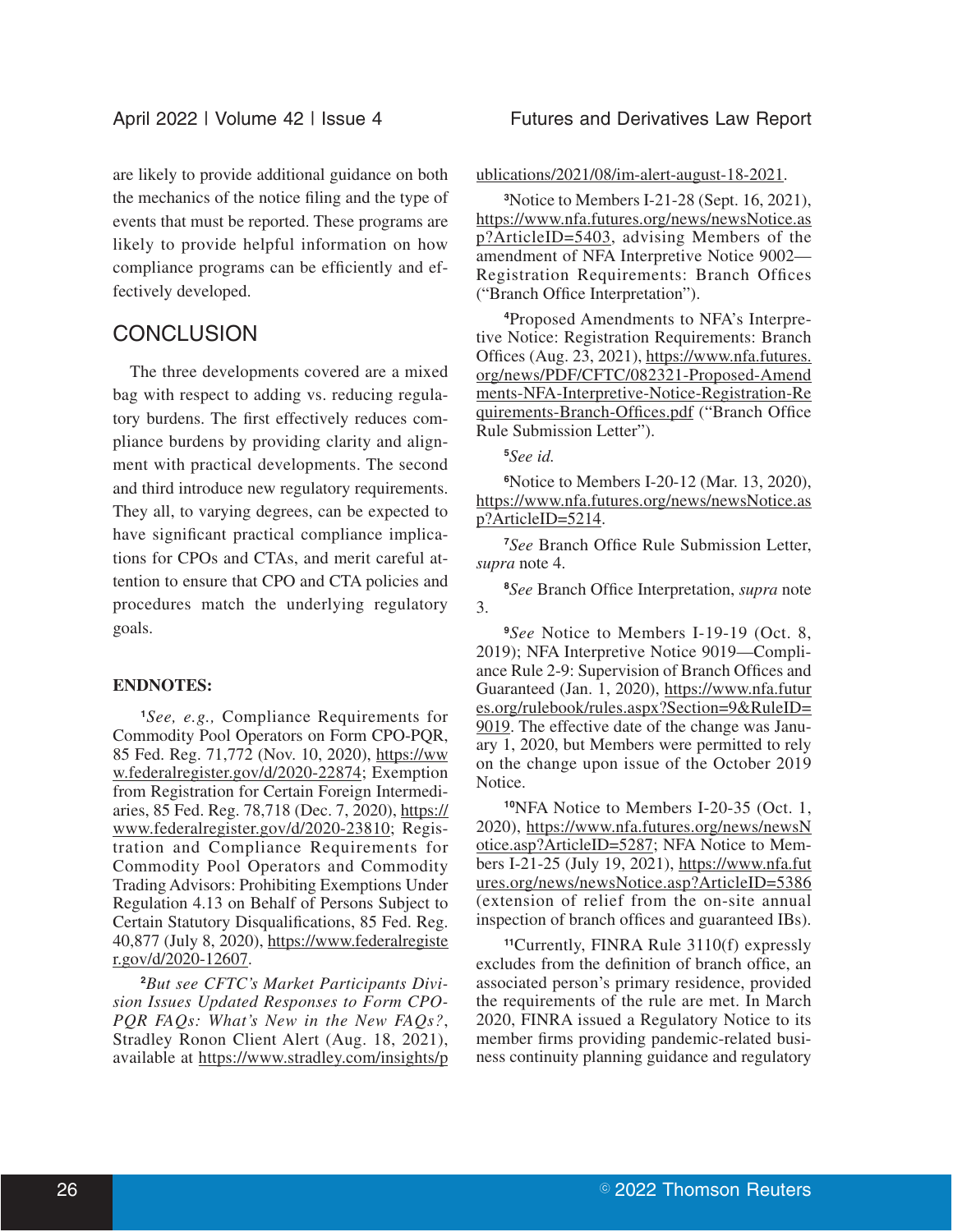relief, which addressed remote offices and telework arrangements, among other matters, and sounded regulatory themes similar to those recognized by NFA. The Notice stated that FINRA expects a member firm to establish and maintain a supervisory system that is reasonably designed to supervise the activities of each associated person while working from an alternative or remote location during the pandemic. The Notice also recognized that, with respect to oversight obligations, a member firm's scheduled on-site inspections of branch offices might need to be temporarily postponed during the pandemic. In addition, the Notice stated that member firms may find it helpful to test broad use of remote offices or telework arrangements by associated persons prior to activating their business continuity plans, in order to confirm connectivity with critical firm systems and assess the potential need for additional connectivity measures. FINRA also provided pandemic-related relief to FINRA member firms with respect to branch office compliance matters, including (1) temporarily suspending the need to update Form U4 information regarding office address for registered persons that temporarily relocated due to the pandemic and (2) granting relief from the need to file a branch office application on Form BR for newly opened temporary office locations established as a result of the pandemic. *See* FINRA Regulatory Notice 20-08 (March 9, 2020), https://www.finr a.org/rules-guidance/notices/20-08.

**12**NFA and the NIBA Joint Webinar: Supervision in a Hybrid Environment, December 7, 2021, https://www.nfa.futures.org/members/me mber-resources/files/supervision-hybrid-environ ment.html; NFA and the NIBA Joint Webinar: Navigating Regulatory Requirements in a Hybrid Environment, September 23, 2021, https://www. nfa.futures.org/members/member-resources/file s/webinar-nav-reg-req-hybrid-environment.html.

**<sup>13</sup>***See* NFA Interpretive Notice 9079, NFA Compliance Rules 2-9 and 2-36: Members' Use of Third-Party Service Providers (effective Sept. 30, 2021), https://www.nfa.futures.org/rulebook/ rules.aspx?Section=9&RuleID=9079 ("Notice"). *See also* NFA Notice to Members I-21-13, Effective Date for Interpretive Notice regarding Mem-

bers' Use of Third-Party Service Providers (Mar. 24, 2021), https://www.nfa.futures.org/news/new sNotice.asp?ArticleID=5342; Rule Submission to the CFTC, Proposed Interpretive Notice entitled NFA Compliance Rules 2-9 and 2-36: Members' Use of Third-Party Service Providers (Feb. 26, 2021), https://www.nfa.futures.org/new s/PDF/CFTC/022621-ProposedInterpNoticeCRs 2-9and2-36-MembersUse3rdPartyServiceProvid ers.pdf ("Rule Submission").

The Notice also applies to other NFA Member categories, i.e., FCMs, introducing broker ("IBs"), swap dealers ("SDs"), major swap participants ("MSPs") and forex dealers. However, for purposes of this article, we have focused on application of the Notice to CPOs and CTAs.

**<sup>14</sup>**All of these materials are available on NFA's website. *See* NFA Self-Examination Questionnaire—Use of Third-Party Service Providers, https://www.nfa.futures.org/members/member-re sources/files/self-exam-files/self-exam-question naire.pdf; Appendix E—Use of Third-Party Service Providers Questionnaire, https://www.nfa.fu tures.org/members/member-resources/files/self-e xam-files/self-exam-questionnaire-appendix-e.p df; NFA 2021 Virtual Member Regulatory Workshops, Segment: "Member Outsourcing to Third Parties," https://www.nfa.futures.org/mem bers/member-resources/files/2021-regulatory-wo rkshop.html.

**<sup>15</sup>***See* Notice, *supra* note 13, at n.8.

**<sup>16</sup>***See id.*, text accompanying n.6.

**<sup>17</sup>***See* "Use of Administrators" section of NFA Interpretive Notice 9074, NFA Compliance Rule 2-9: CPO Internal Controls System (effective Apr. 1, 2019), https://www.nfa.futures.org/ru lebook/rules.aspx?RuleID=9074&Section=9.

**<sup>18</sup>***See* Notice, *supra* note 13, at n. 1.

**<sup>19</sup>***See infra* Section II.B.2.f.

**<sup>20</sup>**The fact that a Member's outsourcing of a function is implemented through a contract between the Service Provider and another entity in the Member's organization does not take the relationship outside of the Notice's requirements. The Notice states that a Member should comply with the Notice's requirements "even if a Mem-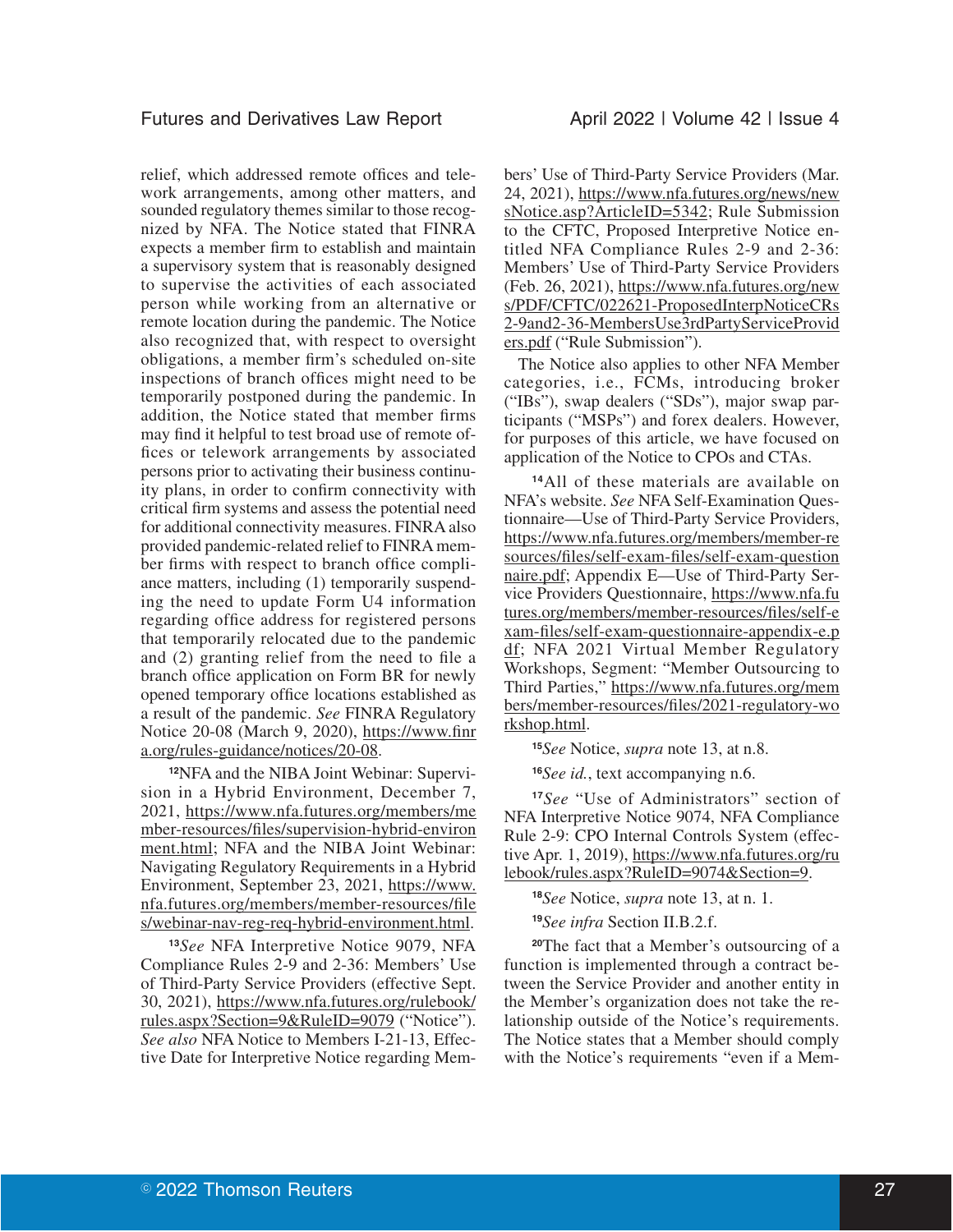**<sup>21</sup>***See supra* note 14, Appendix E—Use of Third-Party Service Providers Questionnaire.

**22**In the same vein, the questions under "Ongoing Monitoring" include, among others: "What and how often does the firm review to ensure the [Service Provider] is adequately performing the outsourced function?" and "Does the firm require the third party to provide notice if a key employee with access to the Member's information is terminated and ensure the individual's access to this information has been removed?"; the questions under "Termination" include, among others: "Does the written agreement with the [Service Provider] require they give sufficient notice prior to terminating its relationship with the Member?"

**<sup>23</sup>***See supra* note 14, NFA 2021 Virtual Member Regulatory Workshops.

**<sup>24</sup>***See* Notice, *supra* note 13, at n.5.

**<sup>25</sup>***See id.* at n.2. NFA cites several examples of such previous notices. *See, e.g*., NFA Interpretive Notice 9037, NFA Compliance Rules 2-9, 2-10, 2-29 and 2-39: Guidance on the Use and Supervision of Websites, Social Media and Other Electronic Communications (Aug. 19, 1999; rev'd, Jan. 1, 2020), https://www.nfa.futures.org/ rulebook/rules.aspx?Section=9&RuleID=9037; NFA Interpretive Notice 9046, Compliance Rule 2-9: Supervision of the Use of Automated Order-Routing Systems (June 21, 2002; rev'd, Dec. 12, 2006), https://www.nfa.futures.org/rulebook/rule s.aspx?Section=9&RuleID=9046; Interpretive Notice 9055, NFA Bylaw 1101, Compliance Rules 2-9 and 2-29: Guidelines Relating to the Registration of Third-Party Trading System Developers and the Responsibility of NFA Members for Promotional Material That Promotes Third-Party Trading System Developers and Their Trading Systems (effective Jan. 10, 2005), https://www.nfa.futures.org/rulebook/rules.aspx? Section=9&RuleID=9055; NFA Interpretive Notice 9070, NFA Compliance Rules 2-9, 2-36 and 2-49: Information Systems Security Programs (effective Mar. 1, 2016), https://www.nfa.futures. org/rulebook/rules.aspx?Section=9&RuleID= 9070.

**<sup>26</sup>***See* Notice at n.8.

**<sup>27</sup>***See* NFA Interpretive Notice 9070, *supra* note 25; Notice, *supra* note 13, at n.9.

**<sup>28</sup>***See* Notice, *supra* note 13, at n.10.

**<sup>29</sup>***See supra* Section II.B.2.c; *infra* Sections II.B.3.b, II.B.4.a.

**<sup>30</sup>***See* Notice, *supra* note 13, at n.1. Bylaw 1101 generally prohibits Members from doing business with persons that are not registered with the CFTC, if the person's activities require such registration.

**<sup>31</sup>***See* Notice, *supra* note 13, at n.14.

**<sup>32</sup>**The Notice does not explain what "best practices" means in this context, and this particular guidance is phrased as something that Members should consider. Note, however, that the NFA Service Provider Questionnaire specifically asks whether the firm incorporates best practices with respect to contract renewals.

**<sup>33</sup>***See* Notice, *supra* note 13, at n.15. Note that such a notification provision would be appropriate for consideration in connection with the guidance on written agreements. *See supra* Section II.B.2.d. In addition, the NFA Service Provider Questionnaire includes a question about terminated employees in the "Ongoing Monitoring" section of the Questionnaire.

**34**NFA Compliance Rule 2-10 generally requires Members (a) to maintain adequate books and records necessary and appropriate to conduct their business including, without limitation, the records required to be kept under CFTC Regulations 1.18, 1.32 through 1.37, and 1.71 for the period required under CFTC Regulation 1.31 and (b) to make available to NFA (during an examination or to respond to other inquiries) an individual who is authorized to act on the Member's behalf, is fluent in English, and is knowledgeable about the Member's business and about financial matters. The Notice also refers to NFA Compliance Rule 2-49, which is specific to SDs and MSPs.

**<sup>35</sup>***See supra* Sections II.A.3, II.A.4.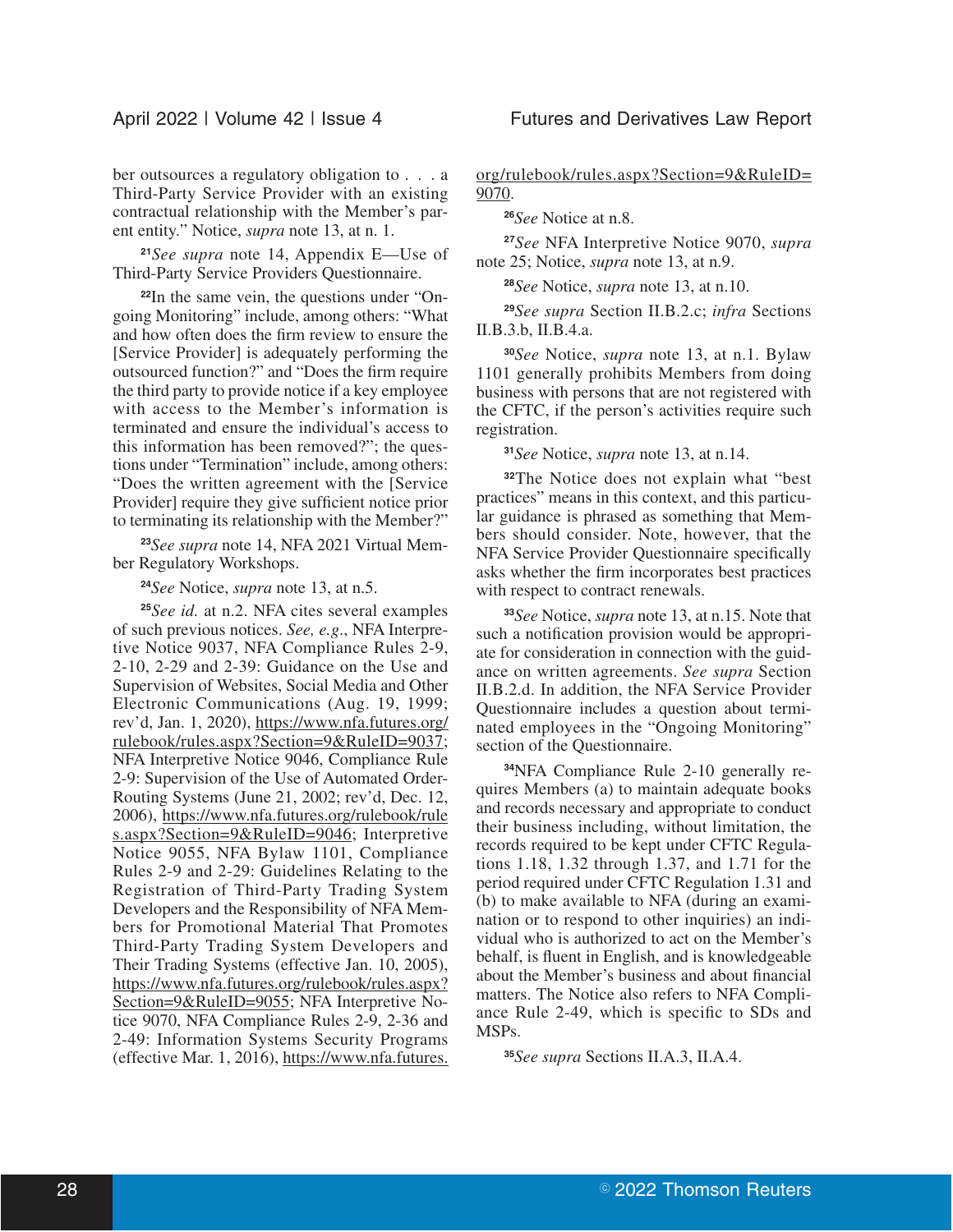#### Futures and Derivatives Law Report **April 2022 | Volume 42 | Issue 4**

**<sup>36</sup>**The Notice also recommends as additional guidance that Members may want to consider incorporating relevant standards and guidelines, including, but not limited to, those set out in the National Institute of Standards and Technology ("NIST") SP-800 series of publications, https://c src.nist.gov/publications/sp800; the International Organization of Securities Commissions' ("IOSCO") 2005 report Principles on Outsourcing of Financial Services for Market Intermediaries, https://www.iosco.org/library/pubdocs/pdf/I OSCOPD187.pdf; and the Federal Financial Institutions Examination Council ("FFIEC") IT Examination Handbook sections on outsourcing, https://ithandbook.ffiec.gov/it-booklets/outsourc ing-technology-services.aspx.

**<sup>37</sup>***See supra* Section II.A.9.

**<sup>38</sup>***See* Notice at n.3, 7.

**<sup>39</sup>***See* "Use of Third-Party Service Providers" section of NFA Self-Examination Questionnaire; *supra* note 14.

**<sup>40</sup>***See* NFA Compliance Rule 2-50: CPO Notice Filing Requirements; NFA Notice to Members I-21-15, Effective date for NFA rules establishing CPO notice filing requirements (April 13, 2021), https://www.nfa.futures.org/news/newsN otice.asp?ArticleID=5346; Proposed NFA Compliance Rule 2-50 and related Interpretive Notice entitled NFA Compliance Rule 2-50: CPO Notice Filing Requirement (March 8, 2021) ("Rule Submission Letter"), https://www.nfa.futures.or g/news/PDF/CFTC/Proposed-CR-2-50-and-Inter p-Notc-CPO-Notice-Filing-Requirements.pdf.

**<sup>41</sup>***See* NFA Interpretive Notice 9080—NFA Compliance Rule 2-50: CPO Notice Filing Requirements, https://www.nfa.futures.org/ruleboo k/rules.aspx?Section=9&RuleID=9080 ("Interpretive Notice"); Rule Submission Letter, *supra* note 40.

**<sup>42</sup>***See* Rule Submission Letter, *supra* note 40, at 4. NFA recognizes that CPO Members are currently required to report some of these events to NFA in a PQR filing or pool annual report. However, those reports would not cover all the events and do not provide NFA with information on a current basis. *See* Interpretive Notice, supra note 41, at n.1.

**<sup>43</sup>**While exempt pools are not mentioned in either the Rule itself or the Interpretive Notice, the Rule Submission Letter makes clear that the scope of the Rule includes events occurring in exempt pools operated by CPO Members:

Compliance Rule 2-50 applies to circumstances that occur in an exempt pool operated by an NFA Member CPO, which is consistent with the application of NFA Compliance Rule 2-45. NFA's Board determined this application was appropriate given that the regulatory policy of the rule is to assist NFA with its oversight of CPO Members and their pools during times of extreme market stress. In particular, the Board determined that this information would be useful especially in situations where an exempt pool was unable to meet a margin call issued by an NFA Member FCM or was defaulting on a swap with another NFA Member.

Rule Submission Letter, *supra* note 40, at 5. Note however that Rule 2-50 applies only to CPOs that are NFA Members, so that fully exempt Non-NFA Member CPOs and their exempt pools are not subject to the Rule.

**<sup>44</sup>***See* Rule Submission Letter, *supra* note 40, at 5. While the Interpretive Notice gives a number of specific examples of triggering events in each category that will not require a notice filing, the Notice also describes the principles underlying these examples, indicating that there may be additional circumstances not specifically identified that would not require reporting based on appropriate application of these principles.

**<sup>45</sup>**Note that the Interpretive Notice does not define the term "routine" margin call, other than to refer to margin calls that the CPO is able to meet on a timely basis, within the prescribed time period.

**<sup>46</sup>***See* Interpretive Notice at n.2.

**<sup>47</sup>**Under Section 22(e) of the ICA, registered funds that offer redeemable securities generally must honor redemption requests within seven calendar days, except (1) when the New York Stock Exchange is closed or has restricted trading (other than customary weekend and holiday closings), (2) for any period during which an emergency exists as a result of which disposal by